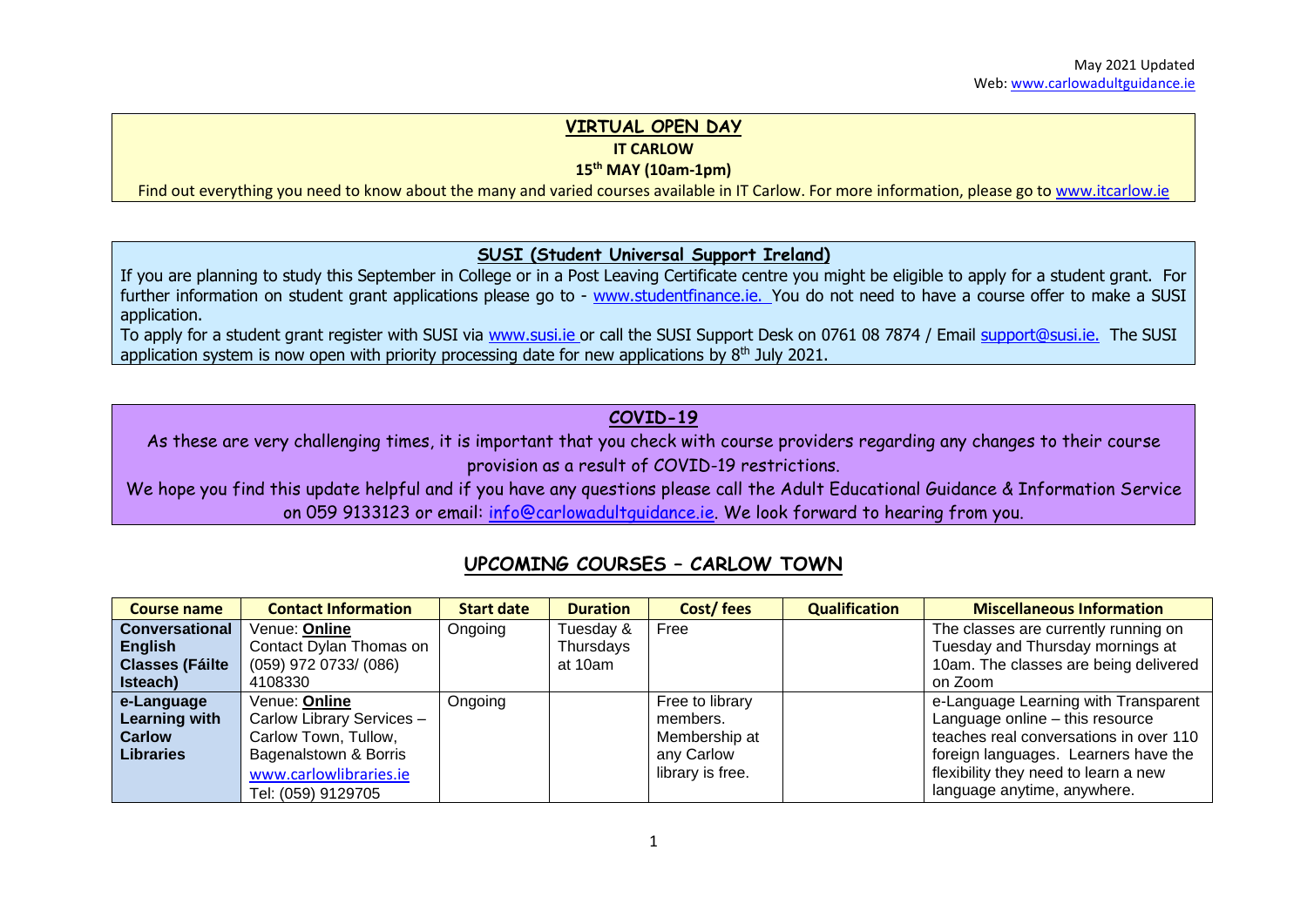| e-Learning<br>with Carlow<br><b>Libraries</b>                                                                          | Venue: Online<br>Carlow Library Services -<br>Carlow Town, Tullow,<br>Bagenalstown & Borris<br>www.carlowlibraries.ie<br>Tel: (059) 9129705 | Ongoing    |                                                          | Free to library<br>members.<br>Membership at<br>any Carlow<br>library is free.                                                               |                                                                                                                                             | eLearning with Universal Class - offers<br>over 400 educational and leisure<br>courses. All members can enrol on up<br>to 5 courses, with 6 months to<br>complete each. All courses have real<br>instructors with whom you can<br>communicate via email.                                                                                                                                                     |
|------------------------------------------------------------------------------------------------------------------------|---------------------------------------------------------------------------------------------------------------------------------------------|------------|----------------------------------------------------------|----------------------------------------------------------------------------------------------------------------------------------------------|---------------------------------------------------------------------------------------------------------------------------------------------|--------------------------------------------------------------------------------------------------------------------------------------------------------------------------------------------------------------------------------------------------------------------------------------------------------------------------------------------------------------------------------------------------------------|
| e-College -<br><b>SOLAS Online</b><br><b>Courses</b>                                                                   | Venue: Online<br>E-College<br>Tel: 1800 855831<br>E: ecollegeinfo@solas.ie<br>Web: www.ecollege.ie                                          | Continuous | Varies-<br>depending<br>on the<br>course                 | These courses<br>are temporarily<br>being made<br>available free of<br>charge to those<br>impacted by<br>Covid-19<br>containment<br>measures | All courses result<br>in industry<br>certification such<br>as Microsoft to<br>Adobe to many<br>more. Varies -<br>depending on the<br>course | Courses available in the following<br>areas:<br><b>Business</b><br>$\bullet$<br><b>Computer Programming</b><br>Data Science<br>$\bullet$<br><b>Databases</b><br>$\bullet$<br><b>IT Professional</b><br>$\bullet$<br><b>Office Productivity</b><br>$\bullet$<br>Web and Graphic Design                                                                                                                        |
| Reading,<br><b>Writing, Maths</b><br>& Technology<br><b>Courses</b>                                                    | Venue: Online<br>National Adult Literacy<br>Agency<br>https://courses.nala.ie<br>Freephone: 1800 202065                                     | Continuous | Part time $-$<br>varies<br>depending<br>on the<br>course | Free                                                                                                                                         | QQI certification                                                                                                                           | QQI Level 2 qualification example<br>$\bullet$<br>of some subjects - Reading,<br>Writing, Using Technology,<br>Quantity & Number, Pattern &<br>Relationship, Listening and<br>Speaking, Personal Decision<br>Making, Setting Learning Goals<br>QQI Level 3 qualifications example<br>of some subjects - Personal<br>Effectiveness, Communications,<br><b>Career Preparation</b><br>New subjects due to start |
| <b>CPC Training -</b><br><b>Truck &amp; Bus</b><br><b>Drivers</b><br>(Continual<br><b>Professional</b><br>Development) | Venue: Seven Oaks Hotel<br>Training Provider -<br>CPC.ie<br>Tel: 087 6363003 or 066<br>7185556<br>Email: info@cpc.ie<br>Web: www.cpc.ie     | Ongoing    | 1 day per<br>module                                      | €59 per module                                                                                                                               | Continual<br>Professional<br>Development                                                                                                    | Professional truck & bus drivers have<br>to undergo periodic training of one day<br>per year. Upcoming modules schedule:<br>1 <sup>st</sup> May - Control of Vehicle & Eco<br><b>Driving Techniques</b><br>8 <sup>th</sup> May - Health & Safety of the<br><b>Professional Driver</b><br>16 <sup>th</sup> May – The Role of the<br>Professional Driver in the<br><b>Transport Industry</b>                   |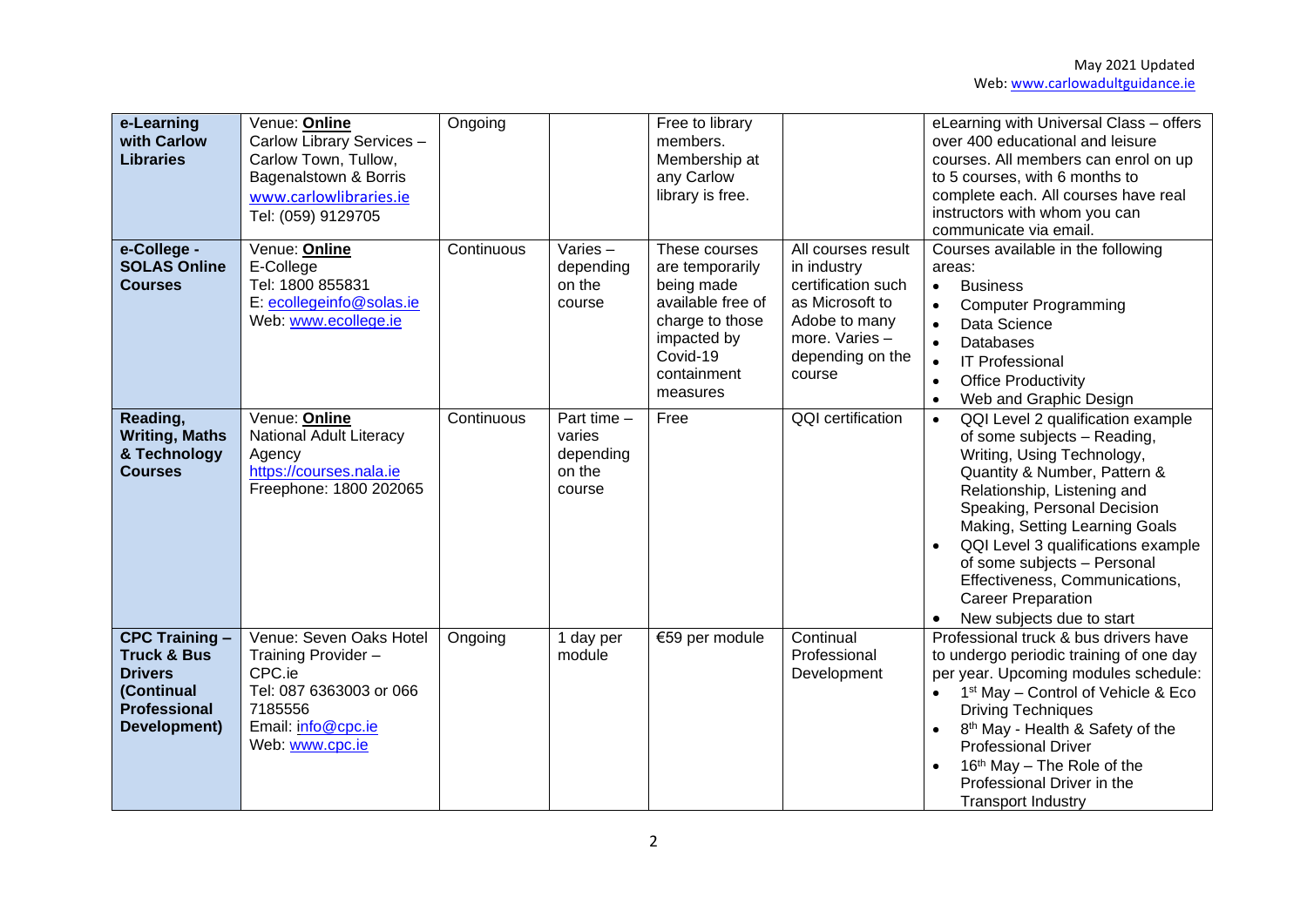|                                                                      |                                                                                                                                                                                                                                                     |         |                                         |                                                                               |                                   | 22 <sup>nd</sup> May - Minimising Risks &<br><b>Managing Emergencies</b><br>29th May - The Professional Truck<br><b>Driver</b>                                                                                                                                                                                                                                                                                                                                                                                                                                                                                                                                                                                                                                                                                                                                                                                    |
|----------------------------------------------------------------------|-----------------------------------------------------------------------------------------------------------------------------------------------------------------------------------------------------------------------------------------------------|---------|-----------------------------------------|-------------------------------------------------------------------------------|-----------------------------------|-------------------------------------------------------------------------------------------------------------------------------------------------------------------------------------------------------------------------------------------------------------------------------------------------------------------------------------------------------------------------------------------------------------------------------------------------------------------------------------------------------------------------------------------------------------------------------------------------------------------------------------------------------------------------------------------------------------------------------------------------------------------------------------------------------------------------------------------------------------------------------------------------------------------|
| <b>Pitman</b><br><b>Training</b><br><b>Carlow</b><br><b>Kilkenny</b> | Venue: <b>Blended (Online)</b><br>Learning<br><b>Wexford Road Business</b><br>Park, Carlow<br>R93 K260<br>Tel: (059) 918 2415/<br>(085) 1639351<br>Email:<br>carlow@pitman-training.ie<br>Web:<br>www.pitman-<br>training.ie/our-<br>centres/carlow | Ongoing | Varies<br>depending<br>on the<br>course | Varies<br>depending on<br>the course $-$<br>please contact<br>course provider | Varies depending<br>on the course | <b>Courses</b><br>Office Manager Diploma<br>$\bullet$<br>Executive PA Diploma<br>$\bullet$<br><b>HR Assistant Diploma</b><br>Legal Secretary Diploma<br><b>Medical Secretary Diploma</b><br>Secretarial Diploma<br>Typing & Keyboard Skills<br>Microsoft Office Diploma<br>Bookkeeping Diploma<br>Foundation Diploma in<br>Bookkeeping with AAT<br><b>Accounting Technician Diploma</b><br>with AAT<br>Professional Diploma in<br>Accounting with AAT<br>Advanced Diploma in Accounting<br>with AAT<br>Office Skills Diploma<br>Office IT Diploma<br>IT Office Administrator Diploma<br>Advanced IT Support Technician<br>Diploma with CompTIA<br><b>Advanced IT Security Engineer</b><br>Diploma with CompTIA<br>IT Support Technician Diploma<br>with CompTIA<br>Network Support Technician<br>Diploma with CompTIA<br>Server Support Technician<br>Diploma with CompTIA<br>Software Developer Diploma<br>(MTA) |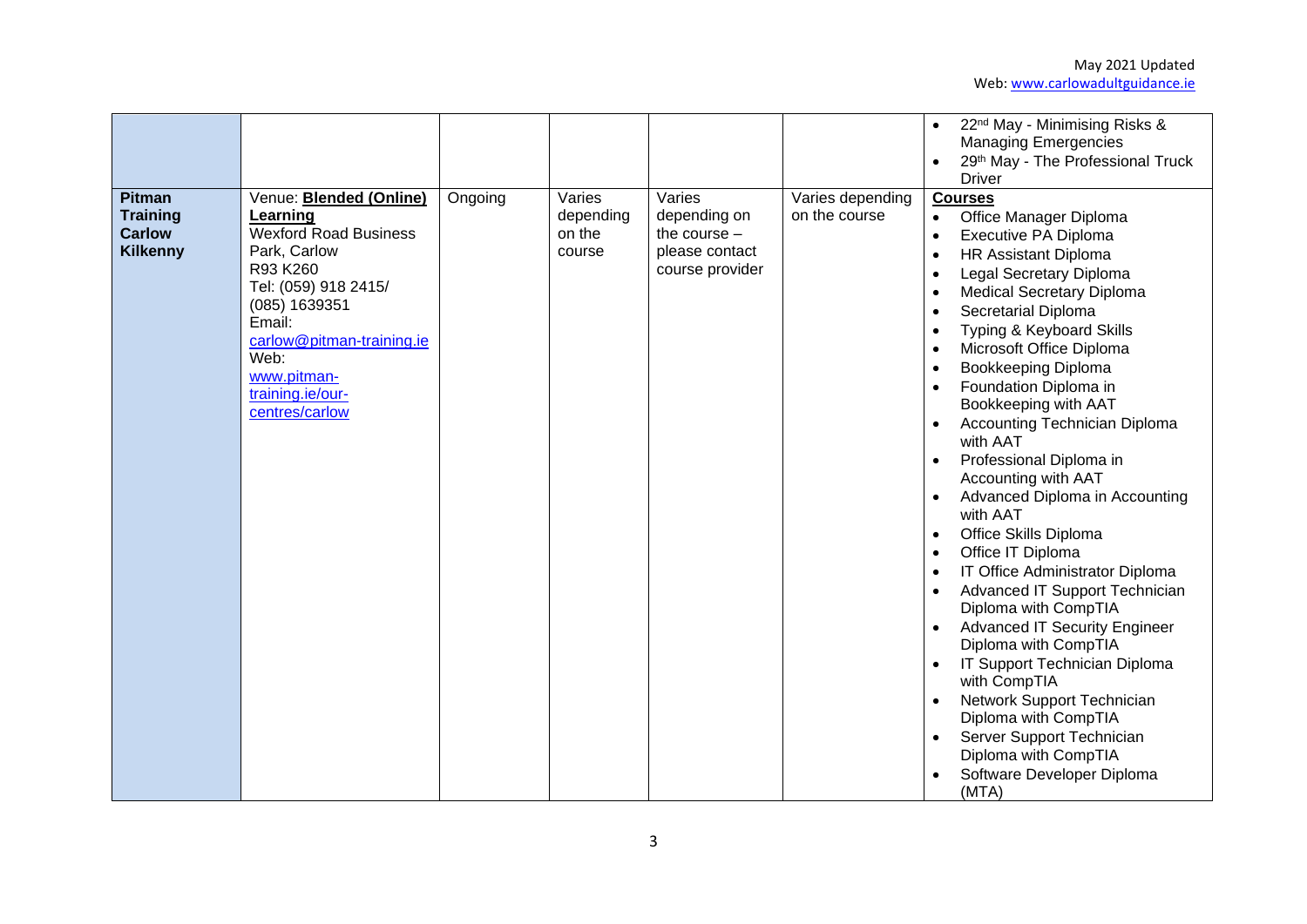| <b>Barrow</b><br><b>Training</b><br><b>Courses &amp;</b><br><b>Workshops</b> | Venue: <b>Blended (Online)</b><br>Learning<br><b>Barrow Training</b><br>Tel: 059 9721416<br>E: marketing<br>@barrowtraining.ie<br>W: www.barrowtraining.ie | Ongoing | Varies                                 | Varies<br>depending on<br>the course/<br>workshop-<br>costs available<br>on the Barrow<br>Training website | Varies depending<br>on the course/<br>workshop-<br>qualification<br>details available<br>on the Barrow<br>Training website | <b>Programming Fundamentals</b><br>Diploma<br>Advanced Software and Web<br>$\bullet$<br>Developer Diploma<br>Graphic Design Diploma with<br>$\bullet$<br>Adobe ACA<br>Web Developer Diploma<br>$\bullet$<br>Web Design Specialist Diploma<br>$\bullet$<br>Marketing Assistant Diploma<br>$\bullet$<br>Digital Marketing Diploma with the<br><b>Digital Marketing Institute</b><br>Pitman English<br>$\bullet$<br>Management Diploma<br>$\bullet$<br>Project Management Diploma<br>$\bullet$<br>Professional Development Diploma<br>$\bullet$<br><b>Business Start-Up Diploma</b><br>$\bullet$<br><b>Effective Business Communication</b><br>$\bullet$<br>Social Media for Business Diploma<br>Event Management Diploma<br>QQI Level 5 minor and major<br>$\bullet$<br>awards in Healthcare<br>QQI Level 5 minor and major<br>awards in Childcare<br>Manual & Patient Handling<br>First Aid Response (FAR)<br>$\bullet$<br><b>FAR Refresher course</b><br>$\bullet$<br>QQI Level 6 in Supervisory<br>$\bullet$<br>Management<br>QQI Level 6 in Safety Management<br>QQI Level 6 in Training Delivery & |
|------------------------------------------------------------------------------|------------------------------------------------------------------------------------------------------------------------------------------------------------|---------|----------------------------------------|------------------------------------------------------------------------------------------------------------|----------------------------------------------------------------------------------------------------------------------------|-------------------------------------------------------------------------------------------------------------------------------------------------------------------------------------------------------------------------------------------------------------------------------------------------------------------------------------------------------------------------------------------------------------------------------------------------------------------------------------------------------------------------------------------------------------------------------------------------------------------------------------------------------------------------------------------------------------------------------------------------------------------------------------------------------------------------------------------------------------------------------------------------------------------------------------------------------------------------------------------------------------------------------------------------------------------------------------------------------|
| <b>Health Care</b><br><b>Modules</b>                                         | Venue: Online<br>Provider: Carlow Kilkenny<br><b>Skillnet</b><br>For more information                                                                      | Ongoing | 12-week<br>self-<br>directed<br>online | €125 per module                                                                                            | QQI Level 5<br><b>Minor Awards</b>                                                                                         | Evaluation<br>Carlow Kilkenny Skillnet is running five<br>modules at a subsidised rate in<br>conjunction with Barrow Training:<br><b>Care Skills</b><br>$\bullet$                                                                                                                                                                                                                                                                                                                                                                                                                                                                                                                                                                                                                                                                                                                                                                                                                                                                                                                                     |
|                                                                              | please call Jacqueline on<br>059 9132152                                                                                                                   |         | learning                               |                                                                                                            |                                                                                                                            | Care Support<br>Infection Prevention and Control<br>$\bullet$                                                                                                                                                                                                                                                                                                                                                                                                                                                                                                                                                                                                                                                                                                                                                                                                                                                                                                                                                                                                                                         |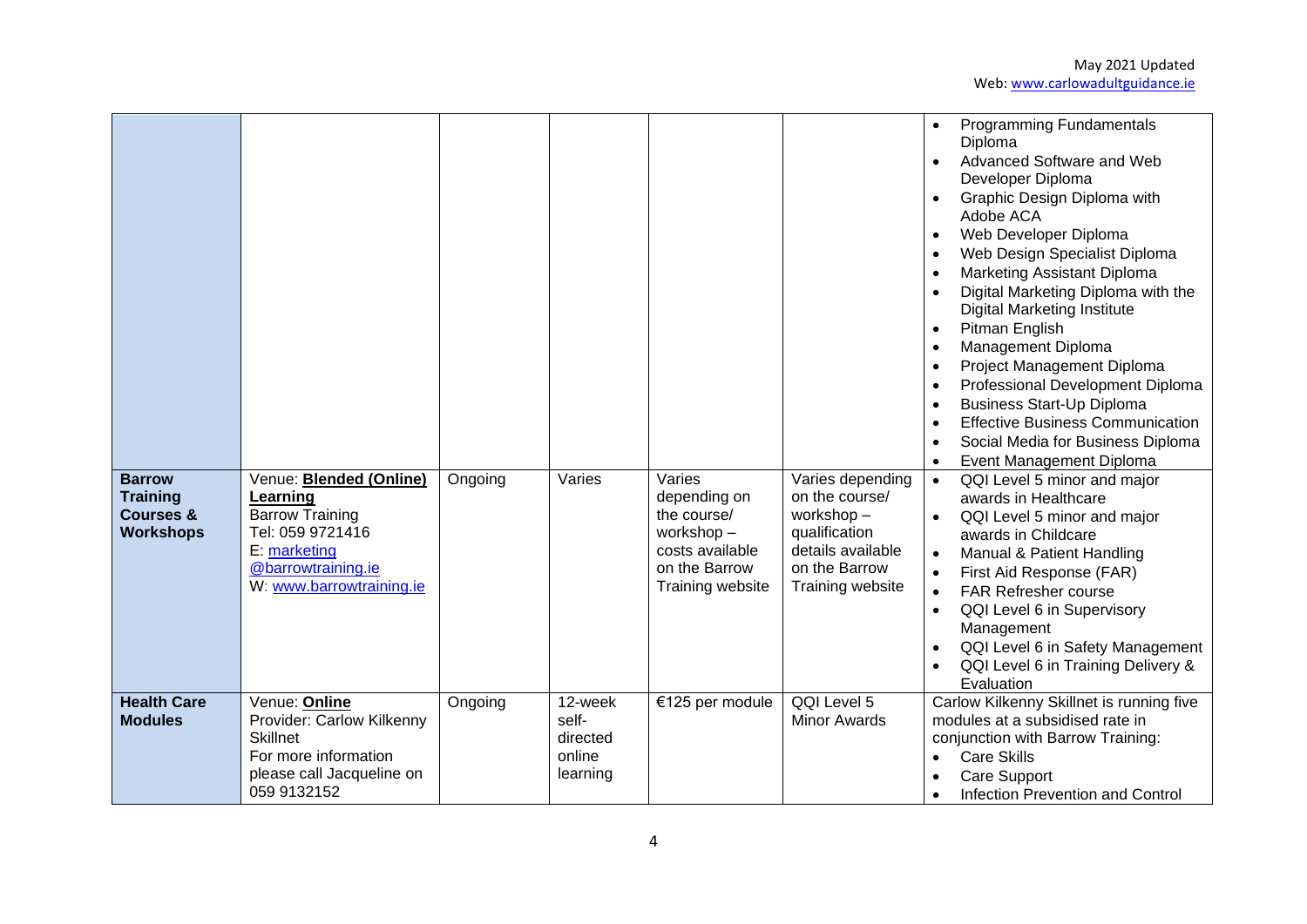|                                                                                                                                                                                       | $\overline{\text{Bookings}}$ –<br>www.eventbrite.ie                                                                                                                                                                 |                                     |                                               |                              |                                                                                                                                                                                                                                                                  | Care of the Older Person<br><b>Palliative Care</b><br>$\bullet$                                                                                                                                                                                                                                                                                                                                                                                                                                                                                                                                                                                                                              |
|---------------------------------------------------------------------------------------------------------------------------------------------------------------------------------------|---------------------------------------------------------------------------------------------------------------------------------------------------------------------------------------------------------------------|-------------------------------------|-----------------------------------------------|------------------------------|------------------------------------------------------------------------------------------------------------------------------------------------------------------------------------------------------------------------------------------------------------------|----------------------------------------------------------------------------------------------------------------------------------------------------------------------------------------------------------------------------------------------------------------------------------------------------------------------------------------------------------------------------------------------------------------------------------------------------------------------------------------------------------------------------------------------------------------------------------------------------------------------------------------------------------------------------------------------|
| <b>First Aid</b><br><b>Responder</b>                                                                                                                                                  | <b>Blended Learning</b><br>Provider: Carlow Kilkenny<br><b>Skillnet</b><br>For more information<br>please call Jacqueline on<br>059 9132152<br>Bookings-<br>www.eventbrite.ie                                       | 4 <sup>th</sup> May 2021            | $3$ days $-$<br>$(4th, 11th$ &<br>$18th$ May) | €195                         | <b>PHECC</b>                                                                                                                                                                                                                                                     | First Aid is the initial assistance or<br>treatment given to someone who is<br>injured or suddenly taken ill. The Pre-<br><b>Hospital Emergency Care Council</b><br>(PHECC) certified course has replaced<br>the QQI certified 'Occupational First<br>Aid' course.<br>https://carlowkilkennyskillnet.ie/                                                                                                                                                                                                                                                                                                                                                                                     |
| <b>Information</b><br><b>Technology</b><br>Traineeship-<br><b>Software</b><br><b>Development</b>                                                                                      | Venue: Online<br><b>KCETB Training Services</b><br>Contact: Helena<br>Comerford<br>Tel: 056 7813014<br>Web:<br>www.kcetbtraining.ie<br>Application through your<br>local INTREO Office or on<br>www.fetchcourses.ie | 4 <sup>th</sup> May 2021            | Full time<br>(57 weeks)                       | Free                         | QQI Level 6<br><b>Major Award</b><br>in Software<br>Development<br>Microsoft<br>$\bullet$<br>Technology<br>Associate -<br><b>Network</b><br>Fundamentals<br>Microsoft<br>$\bullet$<br>Technology<br>Associate-<br>Windows<br>Operating<br>System<br>Fundamentals | This award has been developed in<br>partnership with IT Carlow. The content<br>is in line with the first year of their<br><b>Bachelor of Science Software</b><br>Development degree. On successful<br>completion, trainees will have the<br>option to progress into employment<br>and/or into the 2 <sup>nd</sup> year of the following<br>degree programmes in IT Carlow - BSc<br>(Honours) in Software Development<br>(CW238) and BSc (Honours) IT<br>Management (CW217 and CW248).<br>In order to ensure that learners may<br>succeed on this programme, entrants<br>should have experience and<br>proficiency in programming and<br>mathematics at a level equivalent to<br>NFQ level 5. |
| <b>Unison - New</b><br><b>Business</b><br><b>Support Series</b><br><b>Courses &amp;</b><br><b>Programmes</b><br>designed for<br>all types of<br>businesses in<br><b>County Carlow</b> | Venue: Online<br><b>Carlow Local Enterprise</b><br>Board<br>Tel: 059-9129783<br>enterprise@carlowcoco.ie<br>Web:<br>www.localenterprise.ie/Ca<br>rlow/                                                              | 5 <sup>th</sup> May 2021<br>onwards | 1 or $2$<br>mornings<br>$(10am -$<br>1pm)     | €10 per course/<br>programme |                                                                                                                                                                                                                                                                  | 5 <sup>th</sup> May - Beginners' Guide to<br>Social Media<br>12 <sup>th</sup> May - Personal Effectiveness<br>and Goal Setting<br>19th May - A SME Guide to<br><b>Budgeting and Forecasting</b><br>26th May - Digital Marketing -<br>What, Why and How<br>27th May - Let's Get Visual - Video<br>& Audio Production                                                                                                                                                                                                                                                                                                                                                                          |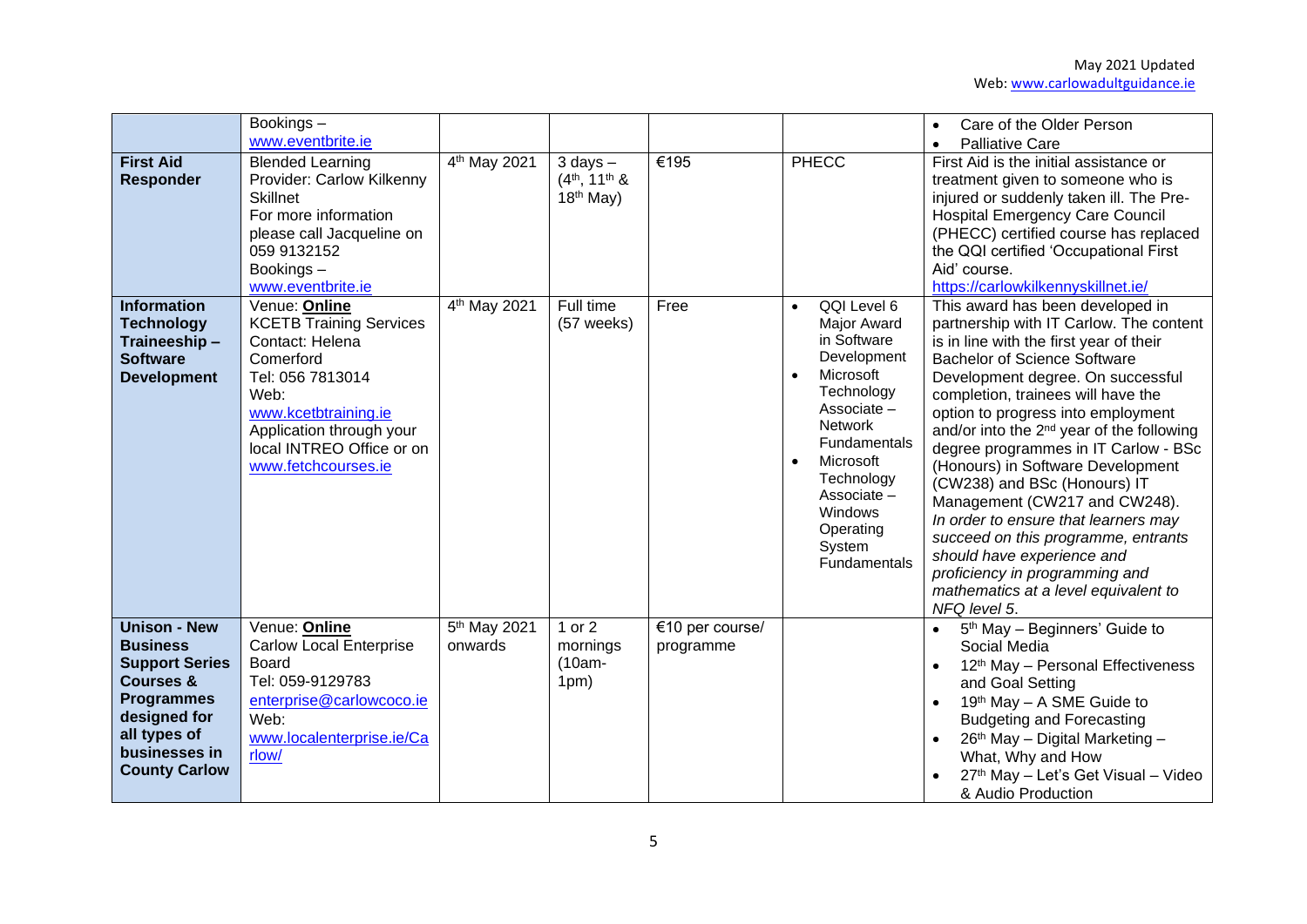|      |                                                             |                          |                                 |      | 9 <sup>th</sup> June - Time Management<br>$\bullet$<br>16 <sup>th</sup> June – Pricing for Profit<br>$\bullet$<br>$23^{rd}$ June - Marketing - PR &<br>Communication<br>30 <sup>th</sup> June - Facebook for Business<br>$\bullet$<br>7 <sup>th</sup> July – Leadership in a Changing<br>World<br>7 <sup>th</sup> July - Guide to Writing a<br><b>Business Plan</b><br>14 <sup>th</sup> July – Finance for Non-<br><b>Finance Managers</b><br>21 <sup>st</sup> July - Sales Lead Generation<br>- Online & Offline<br>28 <sup>th</sup> July - Instagram for Business<br>$\bullet$<br>8 <sup>th</sup> Sept - Legal Compliance<br>including taxation<br>15th Sept - Brand Building &<br>$\bullet$<br>Implementation<br>22 <sup>nd</sup> Sept - Website Development<br>$\bullet$<br><b>Toolkit</b><br>29th Sept - Facilitated<br>$\bullet$<br>Brainstorming & Idea Generation<br>6 <sup>th</sup> Oct - Customer Service &<br>$\bullet$<br>Evolution<br>13 <sup>th</sup> Oct - Let's Get Visual -<br>Videography and Photography for<br><b>Business</b><br>10 <sup>th</sup> Nov - Enable my business on<br>a budget - Emerging IT Tools |
|------|-------------------------------------------------------------|--------------------------|---------------------------------|------|------------------------------------------------------------------------------------------------------------------------------------------------------------------------------------------------------------------------------------------------------------------------------------------------------------------------------------------------------------------------------------------------------------------------------------------------------------------------------------------------------------------------------------------------------------------------------------------------------------------------------------------------------------------------------------------------------------------------------------------------------------------------------------------------------------------------------------------------------------------------------------------------------------------------------------------------------------------------------------------------------------------------------------------------------------------------------------------------------------------------------------|
| Yoga | Venue: Online<br>Email Fiona in KCETB on<br>fdunne@kcetb.ie | 6 <sup>th</sup> May 2021 | Six<br>Thursdays<br>$(8pm-9pm)$ | Free | Hatha Yoga is a practice aimed at<br>integrating mind, body and spirit<br>through a practice of yoga poses and<br>breathing. Regardless of what your<br>intentions are for starting, just the yoga<br>poses themselves are a fantastic form<br>of mental and physical exercise.                                                                                                                                                                                                                                                                                                                                                                                                                                                                                                                                                                                                                                                                                                                                                                                                                                                    |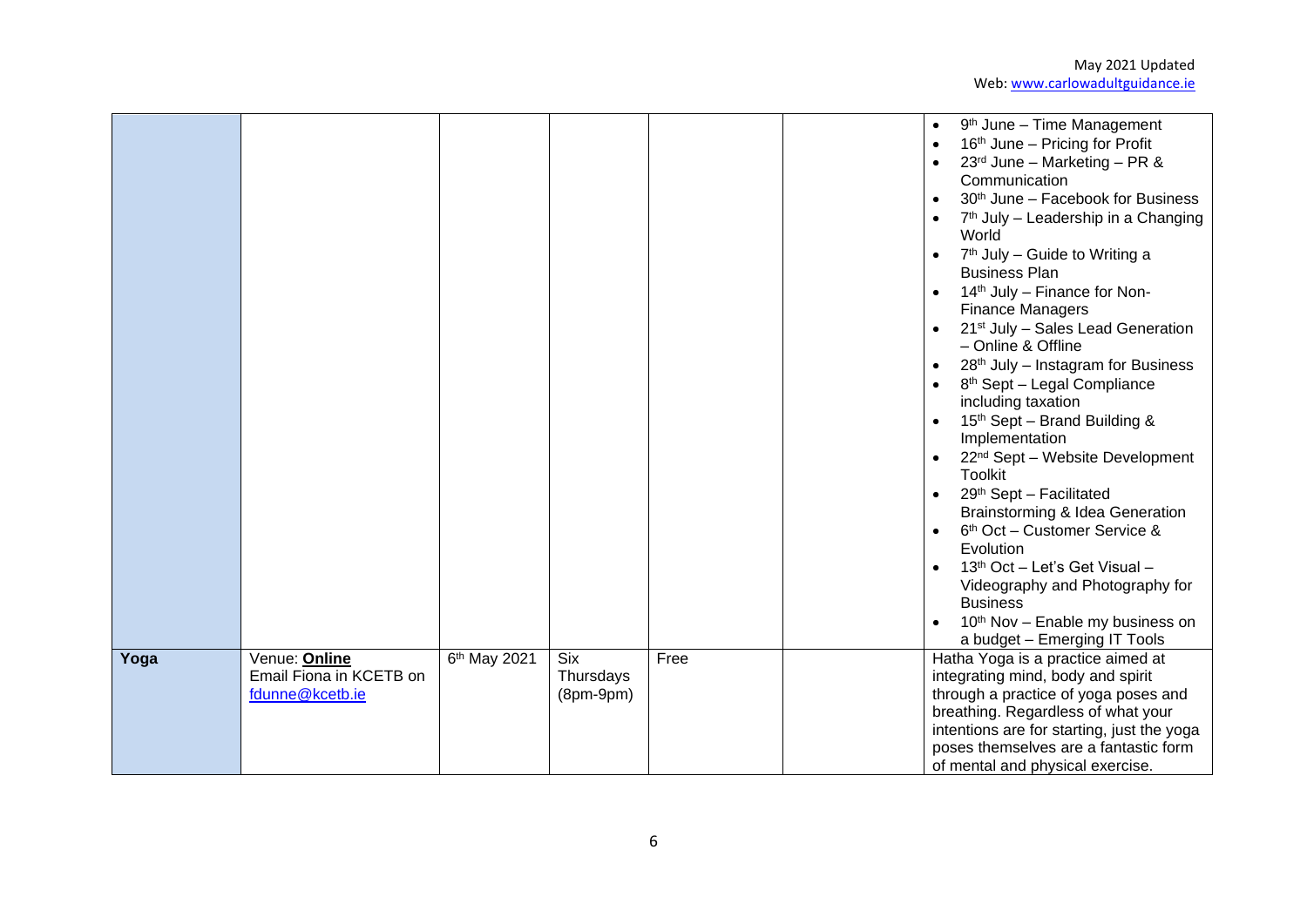| <b>Bookkeeping</b><br><b>Made Easy</b>                                                                               | Venue: Online<br><b>Carlow Local Enterprise</b><br>Board<br>Tel: 059-9129783<br>enterprise@carlowcoco.ie<br>Web:<br>www.localenterprise.ie/Ca<br>rlow/           | 7 <sup>th</sup> May 2021                           | 10am-1pm<br>on the 7 <sup>th</sup> &<br>14 <sup>th</sup> May                                        | €10                                                                                                              |                                                                                                                                                                                                                                      | This workshop will empower<br>participants with an in-depth<br>understanding of basic accounting<br>principles as well as a comprehensive<br>working knowledge of their obligations<br>to Revenue Commissioners. Topics<br>covered will include Debtors &<br>Creditors, Bank Reconciliation,<br>Expenses, Assets, Liabilities, Profit &<br>Loss Accounts and Balance Sheets,<br>etc. This is for Carlow Businesses<br>only.                                                      |
|----------------------------------------------------------------------------------------------------------------------|------------------------------------------------------------------------------------------------------------------------------------------------------------------|----------------------------------------------------|-----------------------------------------------------------------------------------------------------|------------------------------------------------------------------------------------------------------------------|--------------------------------------------------------------------------------------------------------------------------------------------------------------------------------------------------------------------------------------|----------------------------------------------------------------------------------------------------------------------------------------------------------------------------------------------------------------------------------------------------------------------------------------------------------------------------------------------------------------------------------------------------------------------------------------------------------------------------------|
| Welding-<br>Basic/<br>Intermediate/<br><b>Advanced</b><br>Levels (MMA/<br><b>TIG/MIG &amp;</b><br><b>Coded Pipe)</b> | Venue: Arc Training,<br>Newacre, Athy Road,<br>Carlow<br>Contact Aine Byrne on<br>059 9131624/<br>abyrne@thompson.ie<br>Web:<br>www.arctrainingsolutions.<br>com | $10^{th}$ May $-$<br>21 <sup>st</sup> June<br>2021 | 6 weeks $-$<br>2 evenings<br>per week<br>$(6.30 -$<br>9.30 <sub>pm</sub><br>Mondays &<br>Wednesdays | Please contact<br>course provider<br>$-$ varies<br>depending on<br>course and if<br>certification is<br>required | Testing is done<br>by an<br>independent<br>specialist to ISO<br>9606 - 1 2013<br>standard. Tests<br>are available at<br>appropriate levels<br>depending on<br>ability. The tutor<br>will advise on the<br>test best for<br>learners. | All types & all levels - Manual Metal<br>Arc (MMA)/ Tungsten Inert Gas (TIG)<br>/Metal Inert Gas (MIG)/ Coded Pipe<br>Under Health and Safety,<br>$\bullet$<br>participants on this course must<br>not wear contact lenses.<br>Participants must have good<br>$\bullet$<br>hand/eye co-ordination and good<br>manual dexterity.<br>$\bullet$<br>Participants must bring their own<br>Personal Protective Equipment i.e.<br>overalls, steel toe cap boots,<br>welding shield etc. |
| <b>Safeguarding 2</b><br>- Child Welfare<br>& Protection                                                             | Venue: Online<br><b>Contact: Carlow Sports</b><br>Partnership on 059<br>9136205                                                                                  | 10 <sup>th</sup> May<br>2021                       | 1 evening<br>(6.45pm-<br>9.45pm)                                                                    | €22.20                                                                                                           |                                                                                                                                                                                                                                      | This course will help the Club<br>Children's Officer to carry out the<br>function of their role in the club and<br>support the implementation of best<br>practice in the club. Bookings at<br>www.eventbrite.ie<br><b>Next course: 21st June 2021</b>                                                                                                                                                                                                                            |
| <b>Mindfulness In</b><br><b>A Turbulent</b><br><b>World</b>                                                          | Venue: Online<br>Bookings at -<br>www.mindfulnessbyjackby<br>rne.com/events                                                                                      | 10 <sup>th</sup> May<br>2021                       | 6 Mondays<br>$(7.30 -$<br>8.30pm)                                                                   | €30                                                                                                              |                                                                                                                                                                                                                                      | Learn how the practice of mindfulness<br>creates a calm and peaceful space<br>withing us. For more information<br>please email<br>info@mindfulnessjackbyrne.com                                                                                                                                                                                                                                                                                                                  |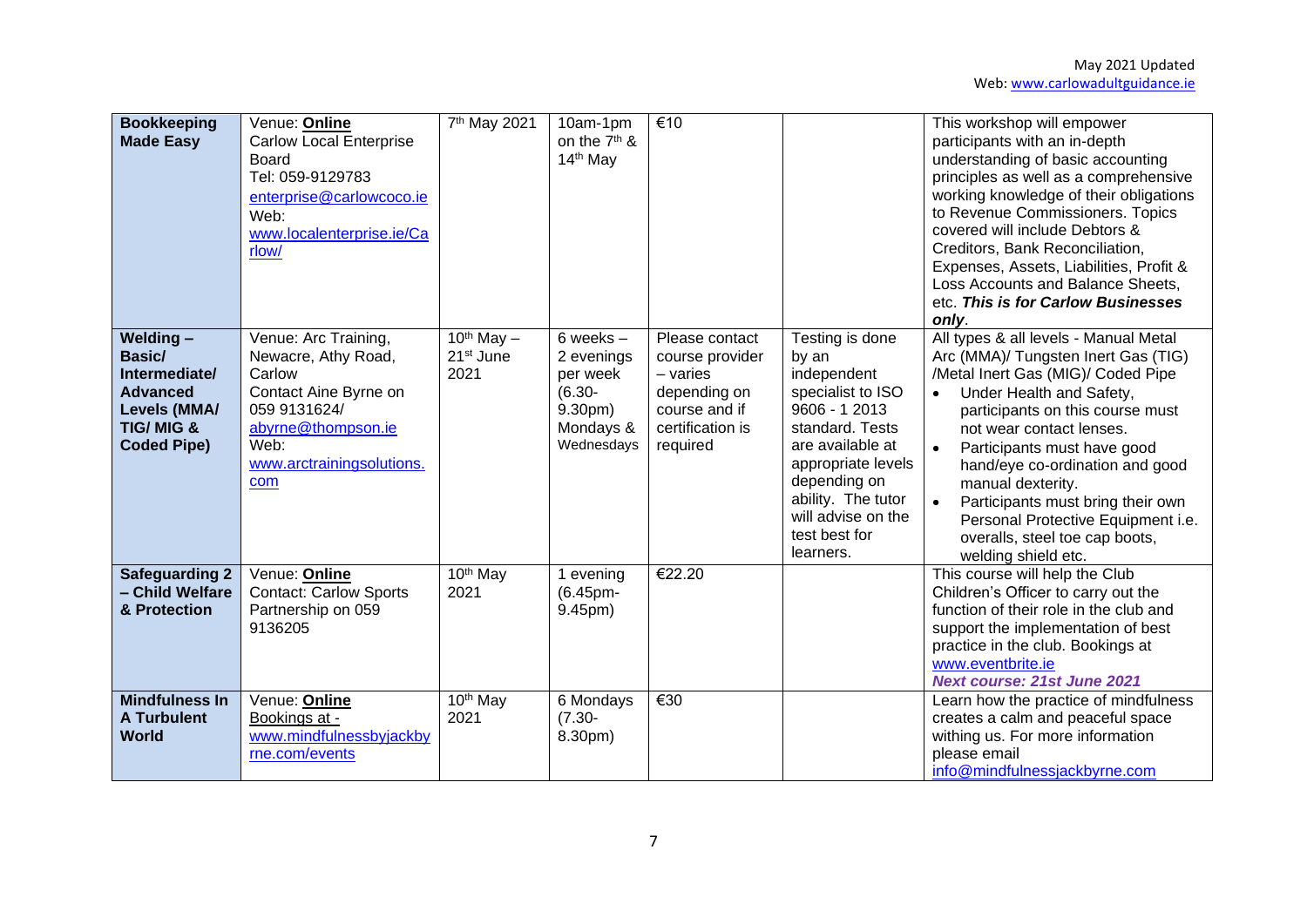| <b>Developing</b><br><b>Leaders for</b><br><b>Hospitality &amp;</b><br>Tourism –<br><b>Team Leaders</b> | Venue: Online<br><b>Contact: KCETB Training</b><br>Services - Helena<br>Comerford<br>on (056) 7813014 or<br>email:<br>employerliaison@kcetb.ie | 11 <sup>th</sup> May<br>2021 | 46 weeks<br>part time | Free to eligible<br>participants | <b>City and Guilds</b> | The successful completion of the<br>Developing Leaders in Hospitality and<br>Tourism Team Leadership programme<br>will support those in employment within<br>the hospitality/tourism sector to<br>prepare for progression to a job in a<br>wide range of team leadership roles.<br>Applications for a place on this course<br>must be made on your behalf by your<br>employer. Please ask him/her to<br>contact employerliaison@kcetb.ie to<br>request further information and/or a call<br>back. |
|---------------------------------------------------------------------------------------------------------|------------------------------------------------------------------------------------------------------------------------------------------------|------------------------------|-----------------------|----------------------------------|------------------------|---------------------------------------------------------------------------------------------------------------------------------------------------------------------------------------------------------------------------------------------------------------------------------------------------------------------------------------------------------------------------------------------------------------------------------------------------------------------------------------------------|
| An<br><b>Introduction</b><br>On How To<br><b>Trace Your</b><br><b>Family History</b>                    | Venue: Online<br>Booking is essential by<br>email to<br>library@carlowcoco.ie                                                                  | 11 <sup>th</sup> May<br>2021 | Starting at<br>11am   | Free                             |                        | Have you always wanted to trace your<br>family history but didn't know where to<br>start, well now is your opportunity to<br>join Genealogist Bernie Walsh for this<br>workshop. You will get lots of tips &<br>resources to help you on your way.                                                                                                                                                                                                                                                |
| <b>Healing Trees</b><br>& Flowers with<br>Dr. Edward<br><b>Bach</b>                                     | Venue: Online<br>Contact Fiona at<br>fdunne@kcetb.ie                                                                                           | 14th & 21st<br>May 2021      | $11am -$<br>12.30pm   | Free                             |                        | A new exciting class from An Gairdín<br>Beo in association with KCETB on<br>Zoom. The classes will be directed by<br>Rosaleen Fadden. She will concentrate<br>on local healing herbs and trees.<br>Bookings by 10 <sup>th</sup> May                                                                                                                                                                                                                                                               |
| <b>Garda Vetting</b><br><b>Training</b>                                                                 | Venue: Online<br><b>Contact: Carlow Volunteer</b><br>Centre<br>Tel: 059 9173033<br>www.volunteercentre.ie                                      | $14th$ May<br>2021           | 10.30am-<br>12pm      | Free                             |                        | Suitable for any non-profit that need<br>vetting for the first time, or an existing<br>group with a new vetting officer or as a<br>refresher for groups re-opening.<br>Bookings on www.eventbrite.ie                                                                                                                                                                                                                                                                                              |
| <b>Healthy Gut</b><br><b>Healthy You</b>                                                                | Venue: Online<br>For bookings or for further<br>information please email<br>library@carlowcoco.ie                                              | 14 <sup>th</sup> May<br>2021 | Starting at<br>11am   | Free                             |                        | Boosting your gut health can transform<br>your overall health & wellness. If you<br>are looking to tackle an existing tummy<br>issue, boost your energy levels or feel<br>less anxious, your gut health is the<br>place to start. Learn practical tips on<br>how to improve your gut health leading<br>to a healthy, happy mind & body.                                                                                                                                                           |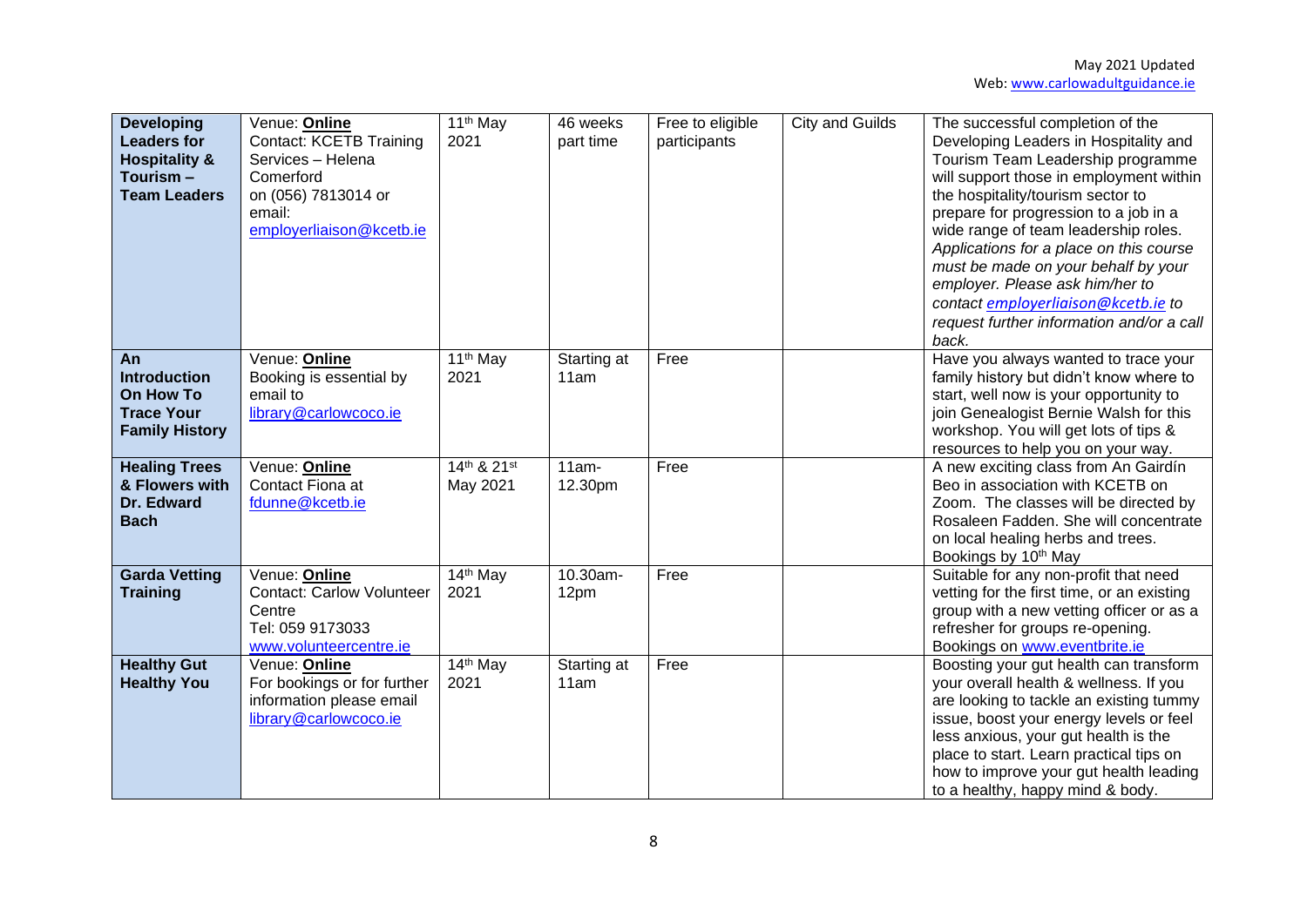| <b>Engaging and</b><br><b>Managing</b><br><b>Volunteers</b><br><b>During COVID-</b><br>19<br><b>Safeguarding</b><br>$(1)$ - Child<br><b>Welfare &amp;</b><br><b>Protection</b> | Venue: Online<br><b>Contact: Carlow Volunteer</b><br>Centre<br>Tel: 059 9173033<br>www.volunteercentre.ie<br>Venue: Online<br><b>Contact: Carlow Sports</b><br>Partnership on 059<br>9136205 | 17 <sup>th</sup> May<br>2021<br>17th May<br>2021 | Starting at<br>1pm<br>1 evening<br>(6.45pm-<br>9.45pm) | Free<br>€22.20                 |                                                                                                                                 | This training explores ways<br>organisations dependent on volunteers<br>can adapt their existing volunteer roles<br>and embrace virtual volunteering.<br>Bookings on www.eventbrite.ie<br>All Coaches, Club Children's Officers<br>and Designated Liaison Persons must<br>first complete this training. This course<br>educates participants on the                                                                                                                                      |
|--------------------------------------------------------------------------------------------------------------------------------------------------------------------------------|----------------------------------------------------------------------------------------------------------------------------------------------------------------------------------------------|--------------------------------------------------|--------------------------------------------------------|--------------------------------|---------------------------------------------------------------------------------------------------------------------------------|------------------------------------------------------------------------------------------------------------------------------------------------------------------------------------------------------------------------------------------------------------------------------------------------------------------------------------------------------------------------------------------------------------------------------------------------------------------------------------------|
| <b>Basic</b><br><b>Awareness</b>                                                                                                                                               | Bookings at<br>www.eventbrite.ie                                                                                                                                                             |                                                  |                                                        |                                |                                                                                                                                 | implementation of best practice in<br>protecting the welfare of children<br>involved in sport.<br>Next course: 10th June 2021                                                                                                                                                                                                                                                                                                                                                            |
| <b>Online Train</b><br>the Trainer                                                                                                                                             | Venue: Online<br><b>Contact: KCETB Training</b><br>Services<br>Helena Comerford on<br>(056) 7813014 or email<br>tsu.recruit@kilkennycarlo<br>wetb.ie                                         | 18 <sup>th</sup> May<br>2021                     | 25 weeks<br>on Tuesday<br>and<br>Thursday<br>evenings  | Free to eligible<br>applicants | QQI Level 6-<br><b>Training Delivery</b><br>& Evaluation<br>QQI Level 6-<br><b>Training Needs</b><br>Identification &<br>Design | The purpose of this award is to enable<br>the learner to acquire the knowledge<br>and skill to identify training and<br>development needs and to deliver and<br>evaluate a training intervention within a<br>range of training and development<br>contexts.<br>This training is offered through Skills to<br>Advance funding and is aimed at those<br>in full/part-time employment with a<br>background in training and/or staff<br>mentoring. Open to those signing for<br>X's and O's. |
| <b>How to Access</b><br><b>Formal</b><br><b>Qualifications</b><br>and Improve<br>your Skills<br><b>Base</b><br><b>Workshop (IT</b><br>Carlow)                                  | Venue: Online<br>Bookings at<br>www.eventbrite.ie                                                                                                                                            | 18 <sup>th</sup> May<br>2021                     | 12pm-1pm                                               | Free                           |                                                                                                                                 | Objectives of this workshop are:<br>Understanding the QQI system of<br>$\bullet$<br>qualifications in Ireland<br>Formal qualifications from Level 6<br>$\bullet$<br>upwards<br>Studying and working and the<br>$\bullet$<br>challenges involved<br>Opportunities available with IT<br>Carlow in the various disciplines<br>Costs involved<br>Q&A session<br>$\bullet$                                                                                                                    |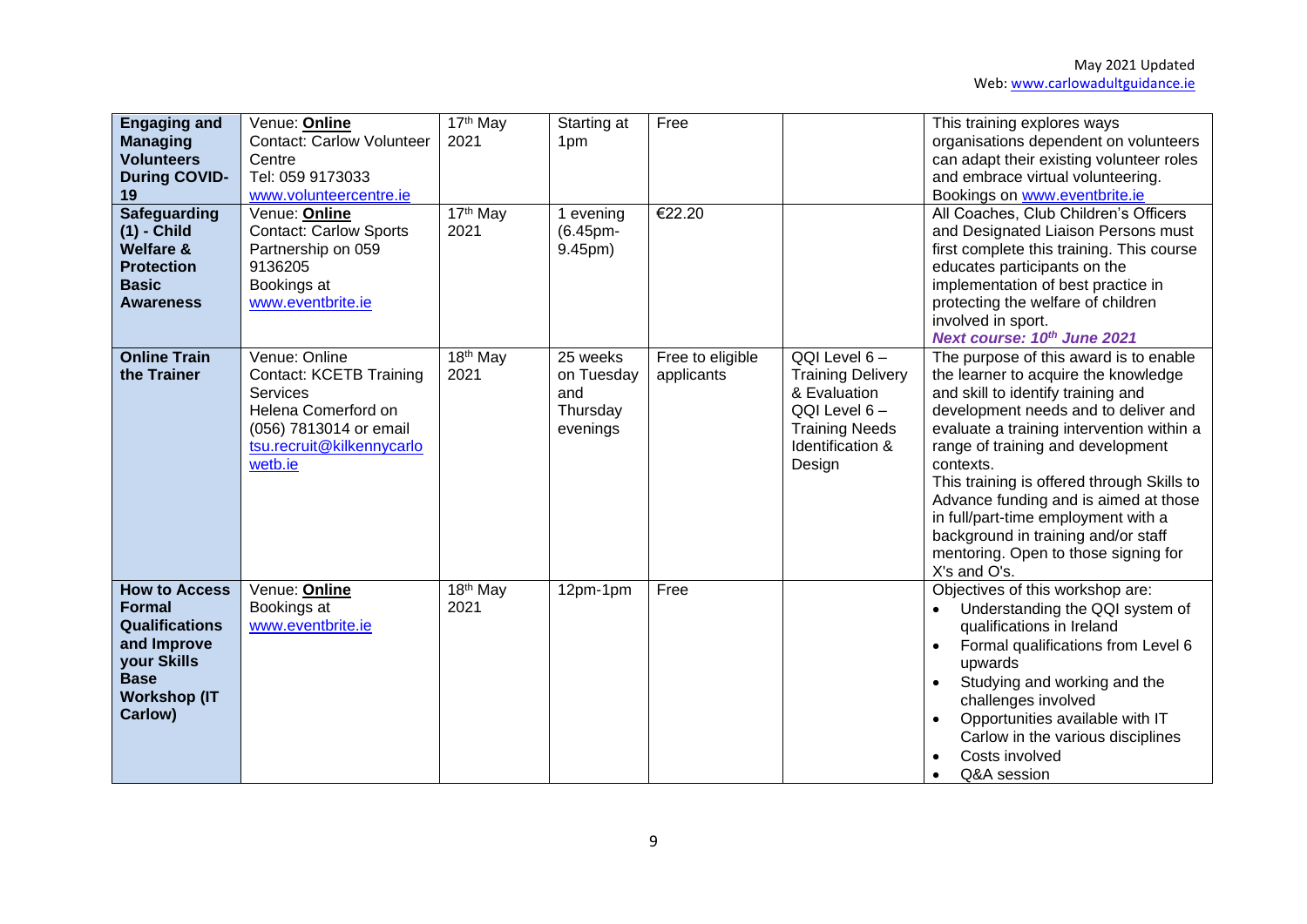| Yoga &<br><b>Relaxation</b><br><b>Session</b>               | Venue: Online<br><b>Contact: Carlow Volunteer</b><br>Centre<br>Tel: 059 9173033<br>www.volunteercentre.ie                                                           | $\overline{18}$ <sup>th</sup> May<br>2021 | 1pm-2pm                                                                                      | Free |                                                                                                                                                                   | To celebrate National Volunteer Week<br>2021, Carlow Volunteer Centre is<br>teaming up with Eileen Rowe to deliver<br>a Free Yoga and Relaxation Session<br>over Zoom. This is open to all<br>volunteers and Volunteer Involving<br>organisations who have given so much<br>to their communities over the past<br>year. Bookings on www.eventbrite.ie                                                                                              |
|-------------------------------------------------------------|---------------------------------------------------------------------------------------------------------------------------------------------------------------------|-------------------------------------------|----------------------------------------------------------------------------------------------|------|-------------------------------------------------------------------------------------------------------------------------------------------------------------------|----------------------------------------------------------------------------------------------------------------------------------------------------------------------------------------------------------------------------------------------------------------------------------------------------------------------------------------------------------------------------------------------------------------------------------------------------|
| <b>Technical</b><br><b>Writing Skills</b>                   | Venue: Online<br>Provider: Carlow Kilkenny<br><b>Skillnet</b><br>For more information<br>please call Jacqueline on<br>059 9132152<br>Bookings-<br>www.eventbrite.ie | 19th May<br>2021                          | 19th & 26th<br>May<br>(9.30am-<br>12.30pm)                                                   | €99  |                                                                                                                                                                   | Having trouble writing reports,<br>procedures, memos or other<br>documents? Who Should Attend?<br>Engineers, Managers, Scientists &<br>Technical Personnel involved in<br>disciplines such as Engineering,<br>Quality, Regulatory Affairs, Technical<br>Services and Research & Development<br>have all benefitted greatly by attending<br>this course in the past.                                                                                |
| Website<br><b>Marketing</b><br><b>Audit</b>                 | Venue: Online<br>Provider: Carlow Kilkenny<br><b>Skillnet</b><br>For more information<br>please call Jacqueline on<br>059 9132152                                   | 20 <sup>th</sup> May<br>2021              | 10am-<br>12pm                                                                                | €15  |                                                                                                                                                                   | In this course, participants will review<br>how to objectively audit your website,<br>see how your current offering<br>compares to that of your competitors<br>and most importantly - offer advice on<br>how to make the most of your online<br>assets. Bookings - www.eventbrite.ie                                                                                                                                                               |
| Forklift,<br>Safepass &<br><b>Manual</b><br><b>Handling</b> | Venue: O'Brien Road,<br>Carlow<br><b>Contact: KCETB Training</b><br>Services<br>Contact: Andy Hogan on<br>(056) 7813014 or email<br>tsu.recruit@kcetb.ie            | 24th May<br>2021                          | $3$ weeks $-$<br>full time<br>course<br>9am-<br>4.15pm<br>daily with a<br>half day<br>Friday | Free | Forklift<br>Counterbalance<br>Certificate<br>(RTITB1)<br><b>Forklift Reach</b><br>Certificate<br>(RTITBR)<br>Electric<br>Pallet/Stacker<br>Truck (RTITB-<br>EPST) | Participants will learn the knowledge<br>and skill to operate a fork lift safely.<br>This short training programme is<br>offered through Skills to Compete<br>funding and is aimed at those whose<br>working lives have been impacted by<br>Covid-19 and who would now like to<br>take the opportunity to upskill/reskill.<br>Course information and application at -<br>www.fetchcourses.ie<br>Next course dates: 14th June & 4th<br>October 2021 |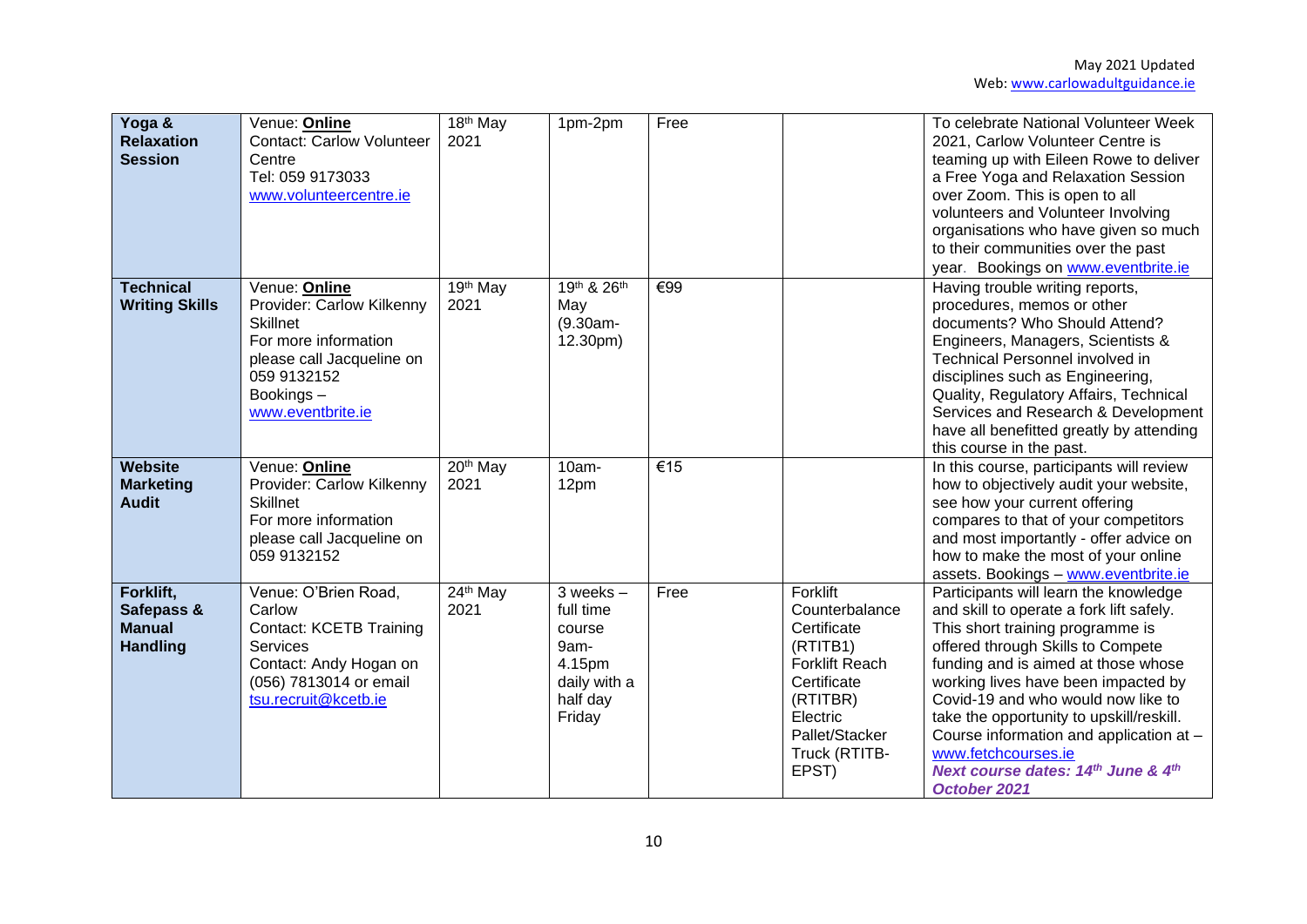| <b>Basic MIG</b><br>Welding<br>(Beginners<br>Course) | Venue: Arc Training, Athy<br>Road, Carlow<br><b>Contact: KCETB Training</b><br><b>Services</b><br>Helena Comerford on<br>(056) 7813014 or email<br>tsu.recruit@kilkennycarlo<br>wetb.ie             | 24th May<br>2021             | 4 weeks full<br>time                                                                | Free                             | MIG/MAG Weld<br>(EN9606-1CS10)                                                                                                   | The aim of the course is to up-skill and<br>accredit, crafts-persons and senior<br>apprentices to the first level of MIG<br>Flat- - Horizontal - Plate welding of<br>plate using Metal Inert Gas process.<br>This short course has been designed<br>to facilitate those in receipt of a Social<br>Welfare payment including PUP to<br>explore upskilling/reskilling<br>opportunities. Course information and<br>application at - www.fetchcourses.ie<br><b>Course running again: 6th</b><br><b>September</b>                                                        |
|------------------------------------------------------|-----------------------------------------------------------------------------------------------------------------------------------------------------------------------------------------------------|------------------------------|-------------------------------------------------------------------------------------|----------------------------------|----------------------------------------------------------------------------------------------------------------------------------|---------------------------------------------------------------------------------------------------------------------------------------------------------------------------------------------------------------------------------------------------------------------------------------------------------------------------------------------------------------------------------------------------------------------------------------------------------------------------------------------------------------------------------------------------------------------|
| Warehouse<br><b>Operations</b>                       | Venue: Carlow<br><b>Contact: KCETB Training</b><br>Services<br>Olive Morrissey on (056)<br>7813014 (ext 200) or<br>email<br>tsu.recruit@kilkennycarlo<br>wetb.ie                                    | 24th May<br>2021             | 10 weeks<br>full time                                                               | Free                             | QQI Level 5<br>modules in<br>Warehousing;<br>Counterbalance<br><b>Forklift Truck</b><br>Skills & Reach<br><b>Forklift Skills</b> | On successful completion of this<br>course learners will be able to<br>demonstrate a broad knowledge of<br>warehousing operations including<br>forklift operations, customer service<br>and health and safety in a warehousing<br>or logistics environment. Course<br>information and application at -<br>www.fetchcourses.ie                                                                                                                                                                                                                                       |
| <b>Website</b><br><b>Creation</b>                    | Venue: Online<br><b>Contact: KCETB Training</b><br>Services<br>Helena Comerford on<br>(056) 7813014 or email<br>tsu.recruit@kilkennycarlo<br>wetb.ie<br>Applications also on<br>www.fetchcourses.ie | 25 <sup>th</sup> May<br>2021 | 11 weeks<br>(Tuesday<br>and<br>Thursday<br>$evenings$ ) –<br>3 hours per<br>evening | Free to eligible<br>participants | <b>City and Guilds</b>                                                                                                           | On successful completion applicants<br>will have developed the skills and<br>knowledge to create and manage a<br>website, and understand the market<br>forces that drive how content is<br>displayed on same. The aim is to<br>enable learners who have been<br>impacted by Covid-19 to achieve<br>recognised certification for knowledge,<br>skills and competencies they may<br>already have gained within the Digital<br>Marketing Sector and/or for those who<br>need to develop these skills in order to<br>avail of new/enhanced employment<br>opportunities. |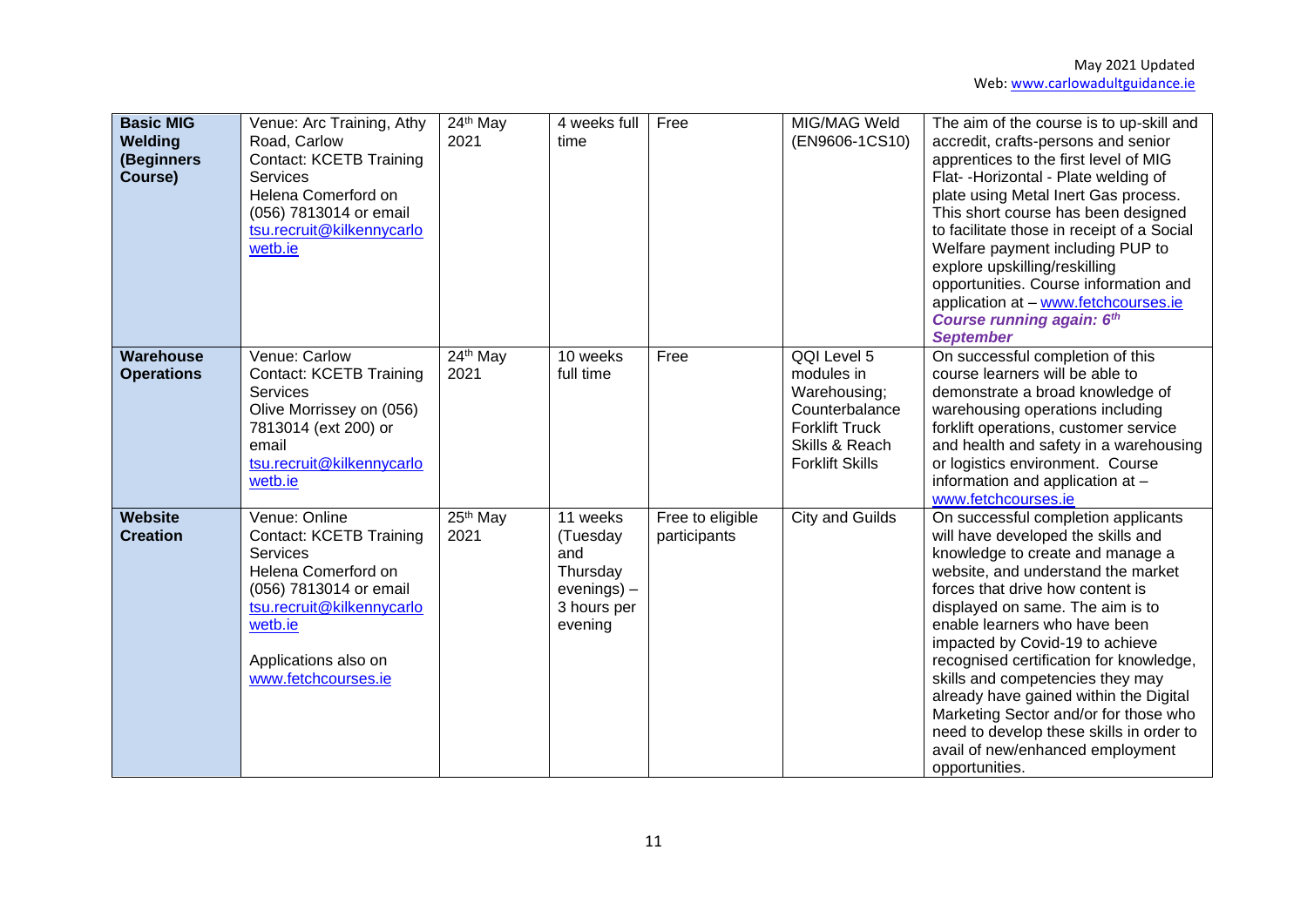| <b>Autism in</b><br><b>Sport</b><br><b>Cooking with</b><br><b>Herbs</b>                                                                  | Venue: <b>Online</b><br><b>Contact: Carlow Sports</b><br>Partnership on 059<br>9136205<br>Bookings at<br>www.eventbrite.ie<br>Venue: Online<br>Contact Fiona at<br>fdunne@kcetb.ie                                                                                                    | 26 <sup>th</sup> May<br>2021<br>28 <sup>th</sup> May &<br>4 <sup>th</sup> June | 7pm-10pm<br>$11am -$<br>12.30pm                | €10<br>Free                                                                               |             | This workshop will provide attendees<br>with an understanding of Autism<br>focussing on the delivery of sport. It<br>will help participants to recognise and<br>understand key areas of difference as<br>well as looking at practical strategies<br>which will help to include people with<br>autism in sport sessions.<br>A new exciting class from An Gairdín<br>Beo in association with KCETB on<br>Zoom. The classes will be directed by<br>Majellla Johnson.                                                |
|------------------------------------------------------------------------------------------------------------------------------------------|---------------------------------------------------------------------------------------------------------------------------------------------------------------------------------------------------------------------------------------------------------------------------------------|--------------------------------------------------------------------------------|------------------------------------------------|-------------------------------------------------------------------------------------------|-------------|------------------------------------------------------------------------------------------------------------------------------------------------------------------------------------------------------------------------------------------------------------------------------------------------------------------------------------------------------------------------------------------------------------------------------------------------------------------------------------------------------------------|
| <b>Office</b><br><b>Administration</b><br><b>Traineeship</b><br>(option to<br>specialise in<br><b>Finance/Legal/</b><br><b>Medical</b> ) | Venue: Online<br><b>Enterprise House,</b><br>O'Brien Road, Carlow<br>Provider - KCETB<br><b>Training Services</b><br>Contact: Helena<br>Comerford<br>Tel: 056 7813014<br>Web:<br>www.kcetbtraining.ie<br>Application through your<br>local INTREO Office or on<br>www.fetchcourses.ie | 1st June 2021                                                                  | $43$ weeks $-$<br>full time<br>course          | Free - if you are<br>unemployed,<br>redundant or no<br>longer in full-<br>time education. | QQI Level 5 | Course content: Word Processing,<br>Information and Administration, Text<br>production, Communications,<br>Reception and Front Office Skills and<br>Spreadsheet methods. Learners will<br>choose at least one elective module -<br>Medical terminology, Manual &<br>computerised bookkeeping, Manual &<br>computerised payroll, Legal practice &<br>procedure & Audio transcription.<br>Applicants should have experience<br>using MS Word/PowerPoint, with a<br>minimum typing speed of 25 words per<br>minute. |
| <b>Kickstart Your</b><br><b>Own Business</b>                                                                                             | Venue: Online<br><b>Carlow Local Enterprise</b><br><b>Board</b><br>Tel: 059-9129783<br>enterprise@carlowcoco.ie<br>Web:<br>www.localenterprise.ie/Ca<br>rlow/<br>(in association with<br>Carlow Libraries & CCDP)                                                                     | 7 <sup>th</sup> June<br>2021                                                   | 12th & 16th<br>April<br>$(6.30pm -$<br>9.30pm) | €10                                                                                       |             | This programme.is for people who<br>have a business idea and want to<br>decide if it can be a viable business.<br>This is a first step in starting your own<br>business. Course delivery - over a two-<br>week period and consists of a 3 hour<br>online group workshop, an online one<br>to one mentoring session, followed by<br>a three hour online group workshop.<br>This is for Carlow Participants only.<br>Next course dates: 6th September/<br>19th October                                             |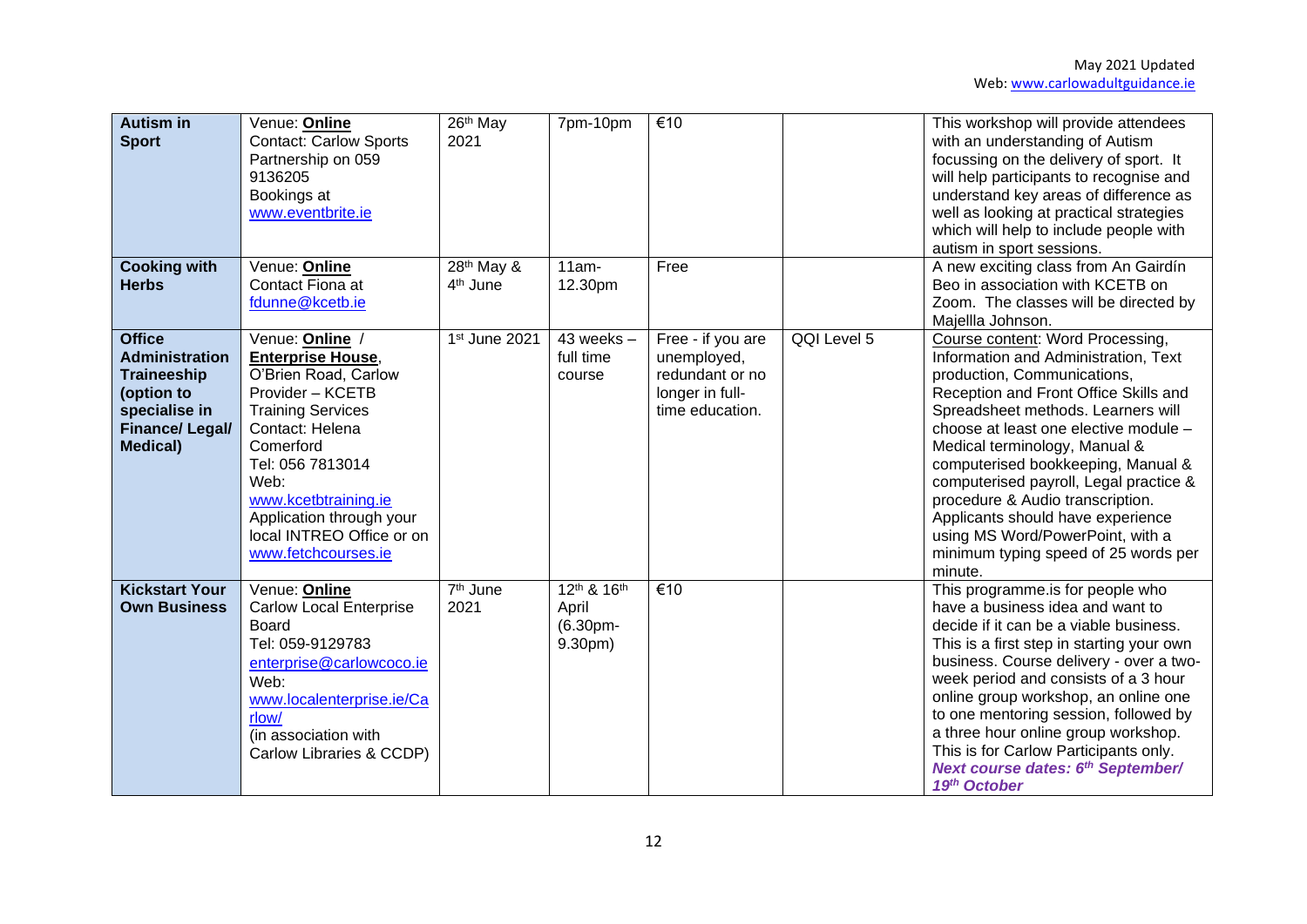| <b>Start Your</b><br><b>Own Business</b><br>- Self Directed<br>& Coaching | Venue: Online<br><b>Carlow Local Enterprise</b><br>Board<br>Tel: 059-9129783<br>enterprise@carlowcoco.ie<br>Web:<br>www.localenterprise.ie/Ca<br>rlow/<br>(in association with<br>Carlow Libraries and<br>CCDP) | 8 <sup>th</sup> June<br>2021 | 9.30am-<br>10.30am on<br>April 29th,<br>6 <sup>th</sup> , 13 <sup>th</sup> ,<br>20th & 27th<br>May and 3rd<br>June | €30  |                                                        | This training is for anyone who has<br>established they have a viable<br>business idea and want support in<br>developing their business plan. It is<br>delivered as a blended course of self-<br>directed learning, group sessions and<br>supported by one to one coaching<br>sessions. Each week participants will<br>attend a one-hour group session,<br>access the online training modules and<br>have 1:1 mentoring support to<br>maximise the online training<br>environment.<br><b>Next course dates: 21st September/</b><br>19th October/ 11th November |
|---------------------------------------------------------------------------|-----------------------------------------------------------------------------------------------------------------------------------------------------------------------------------------------------------------|------------------------------|--------------------------------------------------------------------------------------------------------------------|------|--------------------------------------------------------|----------------------------------------------------------------------------------------------------------------------------------------------------------------------------------------------------------------------------------------------------------------------------------------------------------------------------------------------------------------------------------------------------------------------------------------------------------------------------------------------------------------------------------------------------------------|
| <b>Basic MMA</b><br>Welding<br>(Beginners<br>Course)                      | Venue: Arc Training, Athy<br>Road, Carlow<br><b>Contact: KCETB Training</b><br><b>Services</b><br>Helena Comerford on<br>(056) 7813014 or email<br>tsu.recruit@kilkennycarlo<br>wetb.ie                         | $21st$ June<br>2021          | 5 weeks full<br>time                                                                                               | Free | <b>MMA Fillet Weld</b><br>(EN9606-1CS01)               | This course will deliver training leading<br>to the first level of MMA Flat-Horizontal<br>welding of plate using MMA (stick<br>welding) process. This free course will<br>also suit those impacted by Covid-19<br>who are seeking an opportunity to<br>upskill/reskill whilst in receipt of the<br>Pandemic Unemployment Payment<br>(PUP).<br>Course information and application at -<br>www.fetchcourses.ie                                                                                                                                                   |
| <b>Basic TIG</b><br>Welding<br>(Beginners<br>Course)                      | Venue: Arc Training, Athy<br>Road, Carlow<br><b>Contact: KCETB Training</b><br>Services<br>Helena Comerford on<br>(056) 7813014 or email<br>tsu.recruit@kilkennycarlo<br>wetb.ie                                | 3rd August<br>2021           | 4 weeks full<br>time                                                                                               | Free | (TIG) Stainless<br><b>Steel Weld</b><br>(EN9606-1SS01) | The aim of the course is to up-skill and<br>accredit, crafts-persons and senior<br>apprentices to the first level of TIG<br>Stainless Steel welding. This short<br>course has been designed to facilitate<br>those in receipt of a Social Welfare<br>payment including PUP to explore<br>upskilling/reskilling opportunities.<br>Course information and application at -<br>www.fetchcourses.ie                                                                                                                                                                |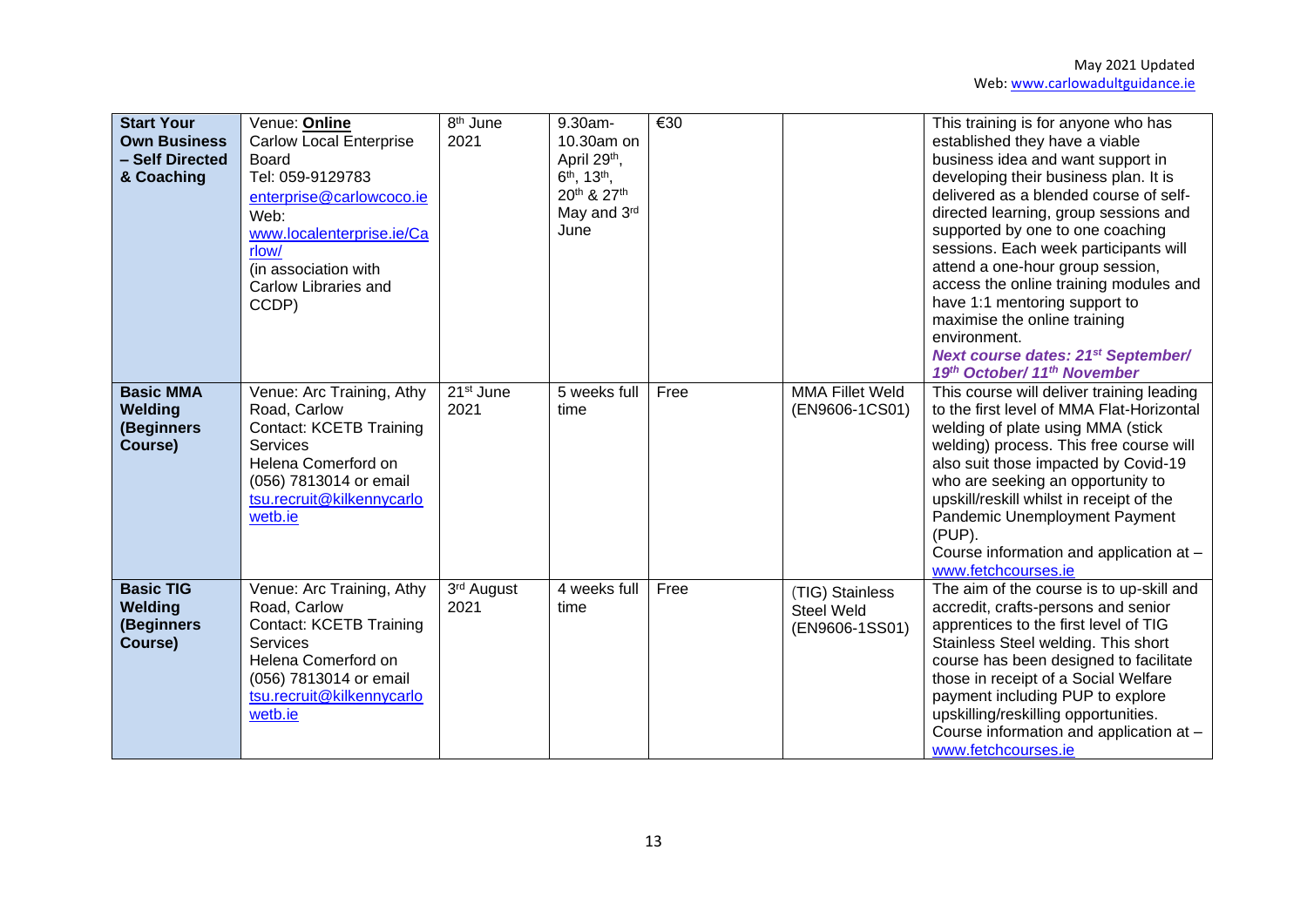| <b>Beauty Therapy</b><br>$\bullet$<br>- please contact<br>$\bullet$<br>course provider<br><b>Studies</b><br>for more details<br><b>Business with Digital Marketing</b><br>$\bullet$<br><b>Business with Human Resources</b><br>$\bullet$<br><b>Construction &amp; Building</b><br>$\bullet$<br><b>Early Years Educator</b><br><b>Engineering Technology</b><br>Film & TV Production<br>Film Editing & Special Effects<br>Fitness Instructor - Gym Based<br>Exercise<br>Furniture Making & Woodworking<br>Games & Apps Development | <b>Further</b><br><b>Education</b><br><b>Opportunities</b><br>in Carlow<br><b>Institute of</b><br><b>Further</b><br><b>Education &amp;</b><br><b>Training</b> | Venue: Carlow Institute of<br><b>Further Education&amp;</b><br>Training, Kilkenny Road,<br>Carlow Tel: 059 9134230<br>Email:<br>info@carlowinstitute.ie<br>Web:<br>www.carlowinstitute.ie | September<br>2021 (third<br>week) | Full time<br>course | Application fee:<br>€20 Reg fee:<br>€150 Dept of<br>Education fee:<br>€200<br>(exemptions<br>may apply) &<br>examination fees<br><b>Additional fees</b><br>may apply<br>depending on<br>the course e.g.<br>materials,<br>clothing or | Qualification is<br>dependent on the<br>course e.g. QQI<br>level 5 or 6/ ITEC/<br>CIDESCO/ VTCT | <b>Courses:</b><br><b>Advanced Business Practice</b><br>$\bullet$<br><b>Advanced Makeup Artistry</b><br>$\bullet$<br><b>Animal Care Enterprise</b><br>$\bullet$<br><b>Animal Health Care</b><br>$\bullet$<br><b>Animal Science</b><br>$\bullet$<br><b>Applied Sciences</b><br><b>Applied Social Studies</b><br>Art & Mixed Media (Portfolio<br>Preparation)<br><b>Automation and Robotics</b><br><b>Engineering Automotive</b><br>Technology<br>Barbering<br>$\bullet$ |
|-----------------------------------------------------------------------------------------------------------------------------------------------------------------------------------------------------------------------------------------------------------------------------------------------------------------------------------------------------------------------------------------------------------------------------------------------------------------------------------------------------------------------------------|---------------------------------------------------------------------------------------------------------------------------------------------------------------|-------------------------------------------------------------------------------------------------------------------------------------------------------------------------------------------|-----------------------------------|---------------------|--------------------------------------------------------------------------------------------------------------------------------------------------------------------------------------------------------------------------------------|-------------------------------------------------------------------------------------------------|------------------------------------------------------------------------------------------------------------------------------------------------------------------------------------------------------------------------------------------------------------------------------------------------------------------------------------------------------------------------------------------------------------------------------------------------------------------------|
| <b>Communication (Portfolio</b><br>Preparation)<br>Hairdressing<br><b>Healthcare Assistant</b><br><b>Hotel &amp; Hospitality Operations</b><br><b>Legal Studies</b>                                                                                                                                                                                                                                                                                                                                                               |                                                                                                                                                               |                                                                                                                                                                                           |                                   |                     | equipment fees                                                                                                                                                                                                                       |                                                                                                 | <b>Business Administration with Legal</b><br><b>Computer Systems and Networks</b><br>Graphic Design & Visual                                                                                                                                                                                                                                                                                                                                                           |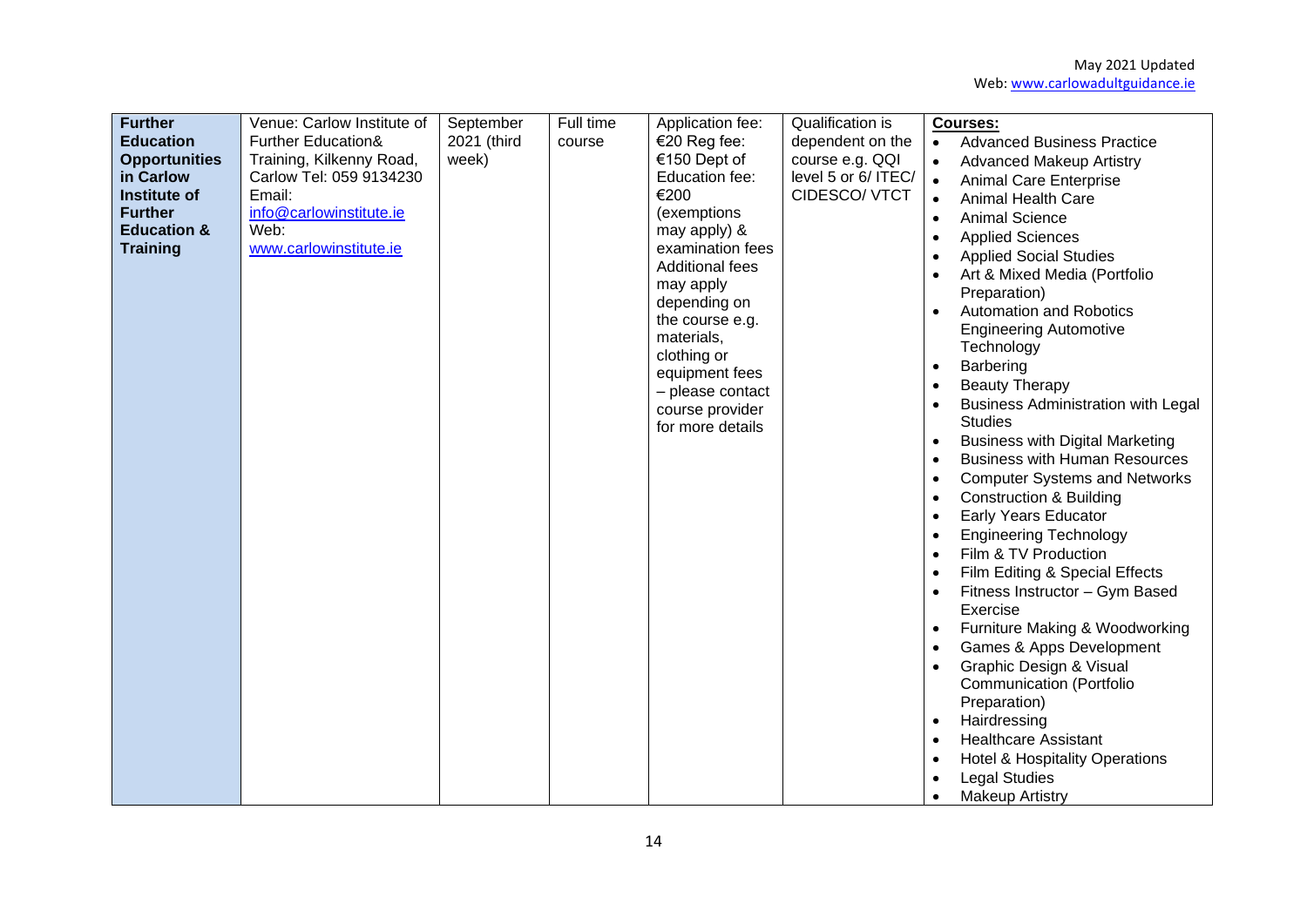|                                             |                                                                                                                                                                  |                                          |                                                                                            |                                                                                                                    | <b>Medical Administrator</b><br>$\bullet$<br><b>Music Performance</b><br>$\bullet$<br>Music Technology<br>$\bullet$<br><b>Nursing Studies</b><br><b>Office Administration</b><br>Performing Arts<br>$\bullet$<br>Photography (Portfolio<br>Preparation)<br>Pre-University Arts & Humanities<br>Pre-University Politics &<br><b>International Studies</b><br>Professional Cookery & Chef<br>Training<br>Professional Diploma in Beauty<br>Therapy<br>Psychology<br>$\bullet$<br><b>Public &amp; Emergency Services</b><br>Sales & Marketing<br>$\bullet$<br><b>Special Needs Assistant</b><br>$\bullet$<br><b>Sports Physiotherapy</b><br>$\bullet$<br>Sports Science with Personal<br><b>Training Programme</b><br>Sports, Fitness & Exercise<br>$\bullet$<br>Entry criteria: Unless otherwise stated,<br>the basic requirement for entry is<br>successful completion of the Leaving<br>Certificate or equivalent. Mature<br>students who do not have the above<br>qualifications are also eligible to apply. |
|---------------------------------------------|------------------------------------------------------------------------------------------------------------------------------------------------------------------|------------------------------------------|--------------------------------------------------------------------------------------------|--------------------------------------------------------------------------------------------------------------------|---------------------------------------------------------------------------------------------------------------------------------------------------------------------------------------------------------------------------------------------------------------------------------------------------------------------------------------------------------------------------------------------------------------------------------------------------------------------------------------------------------------------------------------------------------------------------------------------------------------------------------------------------------------------------------------------------------------------------------------------------------------------------------------------------------------------------------------------------------------------------------------------------------------------------------------------------------------------------------------------------------------|
| <b>Courses in the</b><br><b>VTOS Centre</b> | Venue: VTOS, 1-3<br>Granby Row, Carlow Tel:<br>059 9140311 Email;<br>info@vtoscarlow.ie<br>Web: www.vtoscarlow.ie<br>Applications also on<br>www.fetchcourses.ie | September<br>2021 (week<br>starting 6th) | Depending<br>on the<br>course - full<br>time or<br>morning<br>course up<br>to June<br>2022 | Free to eligible<br>participants -<br>course, books<br>and materials<br>are free of<br>charge to VTOS<br>learners. | VTOS is currently enrolling for:<br>Return to Learning for Adults (QQI)<br>Level 3)<br>Computer & Information Skills (QQI<br>Level 3)<br>ESOL for Work (QQI Level 4)<br>$\bullet$<br>Office Administration (QQI Level 4)                                                                                                                                                                                                                                                                                                                                                                                                                                                                                                                                                                                                                                                                                                                                                                                      |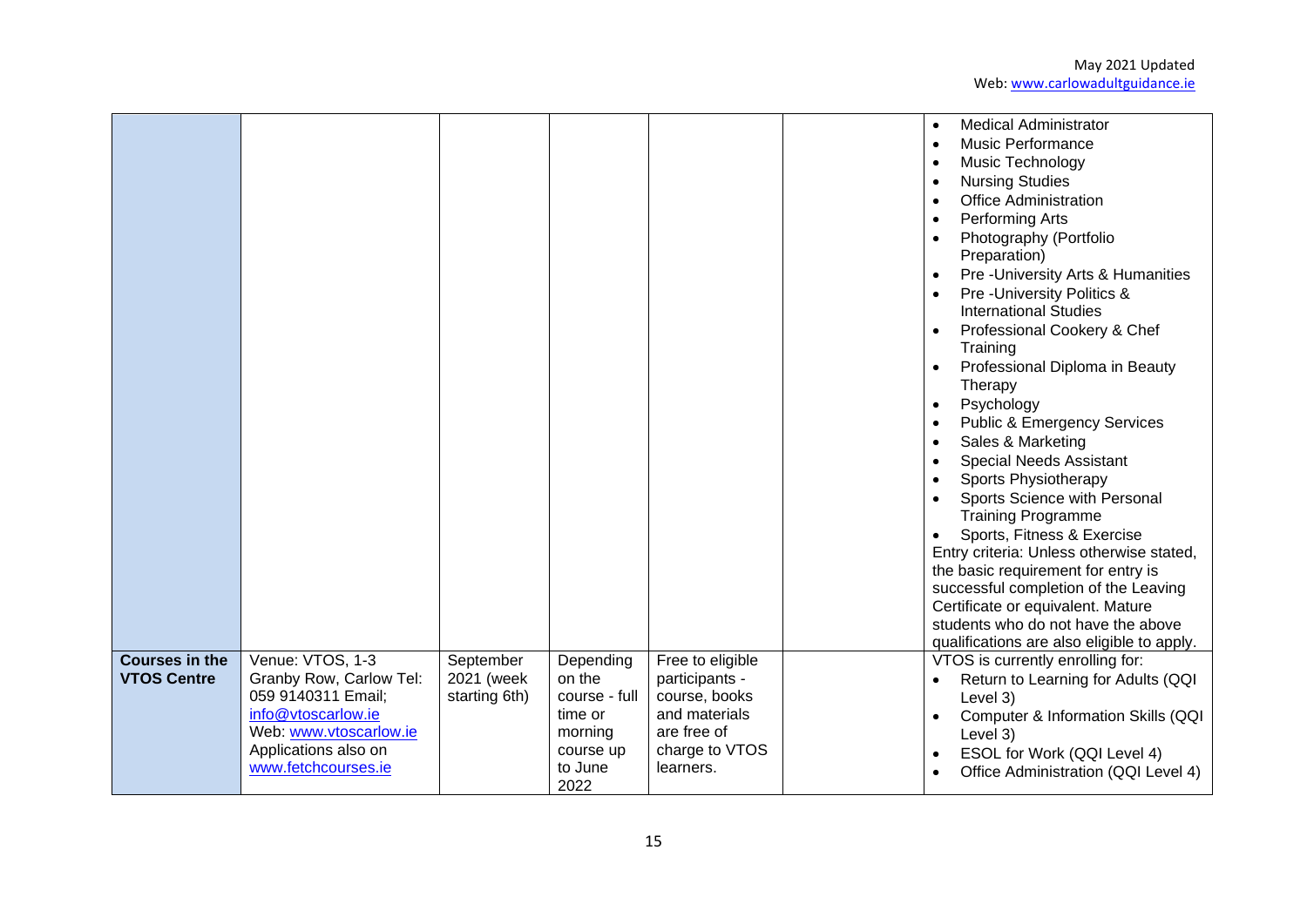| <b>Part time</b><br><b>Further</b><br><b>Education</b>                                              | Venue: Carlow town<br>BTEI, 1b Meadow Court,<br>Burrin Street, Carlow Tel:                                                                                                                                               | September<br>2021 | Part time<br>courses                                                                                | Free to eligible<br>participants - for<br>social welfare                                                                   | QQI Level 4 or 5           | <b>Business Administration (QQI</b><br>$\bullet$<br>Level 5)<br>Entry Requirements: Applicants must<br>be 21 years or over and in receipt of a<br>qualifying Social Welfare Payment for<br>at least 6 months<br>BTEI is currently enrolling for:<br>Information & Communications<br>$\bullet$<br>Technology Skills (QQI Level 4)                                                                                                                                                                          |
|-----------------------------------------------------------------------------------------------------|--------------------------------------------------------------------------------------------------------------------------------------------------------------------------------------------------------------------------|-------------------|-----------------------------------------------------------------------------------------------------|----------------------------------------------------------------------------------------------------------------------------|----------------------------|-----------------------------------------------------------------------------------------------------------------------------------------------------------------------------------------------------------------------------------------------------------------------------------------------------------------------------------------------------------------------------------------------------------------------------------------------------------------------------------------------------------|
| opportunities<br>with the Back<br>to Education<br><b>Initiative</b><br>(BTEI)                       | 059 9139532 E:<br>bteicarlow@kilkennycarlo<br>wetb.ie                                                                                                                                                                    |                   |                                                                                                     | recipients or<br>medical card<br>holders or those<br>without a<br><b>Leaving Cert</b>                                      |                            | Healthcare Support (QQI Level 5)<br>$\bullet$<br>Office Administration (QQI Level 5)<br>$\bullet$<br>Applications also on<br>www.fetchcourses.ie                                                                                                                                                                                                                                                                                                                                                          |
| <b>Moving On</b><br><b>Programme for</b><br>Young<br>Mothers-<br><b>Employment</b><br><b>Skills</b> | Venue: St. Catherine's<br>Community Services,<br>Centre, St. Joseph's Road<br>For more information<br>please contact Bernie<br>Eccles on 056 7813014<br>www.catherines.ie<br>Applications also on<br>www.fetchcourses.ie | September<br>2021 | Monday -<br>Friday<br>9.30am-<br>2.30pm<br>(due to<br>finish in<br>$June - 43$<br>weeks<br>approx.) | Free to eligible<br>applicants (free<br>childcare<br>facilities onsite<br>to support<br>participants on<br>this programme) | QQI Level 4 major<br>award | The Moving On Programme is a back<br>to education programme for mothers<br>with priority given to those aged<br>between 17 and 35 years of age.<br>Subjects - career planning, English &<br>Communications, Customer Service,<br>Functional Maths, IT Skills, personal<br>effectiveness, work experience,<br>workplace safety, understanding inter-<br>culturism                                                                                                                                          |
| <b>New Courses</b><br>in Carlow<br><b>College</b>                                                   | Venue: Carlow College<br>College, Street, Carlow<br>Tel: 059 9153200 Email:<br>infocc@carlowcollege.ie<br>Web:<br>www.carlowcollege.ie                                                                                   | September<br>2021 |                                                                                                     |                                                                                                                            | QQI Level 8                | BA (Honours) in Psychology<br>1.<br>BA (Honours) in Media, English &<br>2.<br>Culture<br>BA (Honours) in Philosophy,<br>3.<br><b>Politics and Society</b><br>These new programmes are currently<br>undergoing QQI validation and are<br>aiming to have an intake in September<br>through direct application to the<br>College. While you cannot apply to<br>these programmes yet, if you are<br>interested in studying one of the<br>degree programmes being developed,<br>please complete and submit the |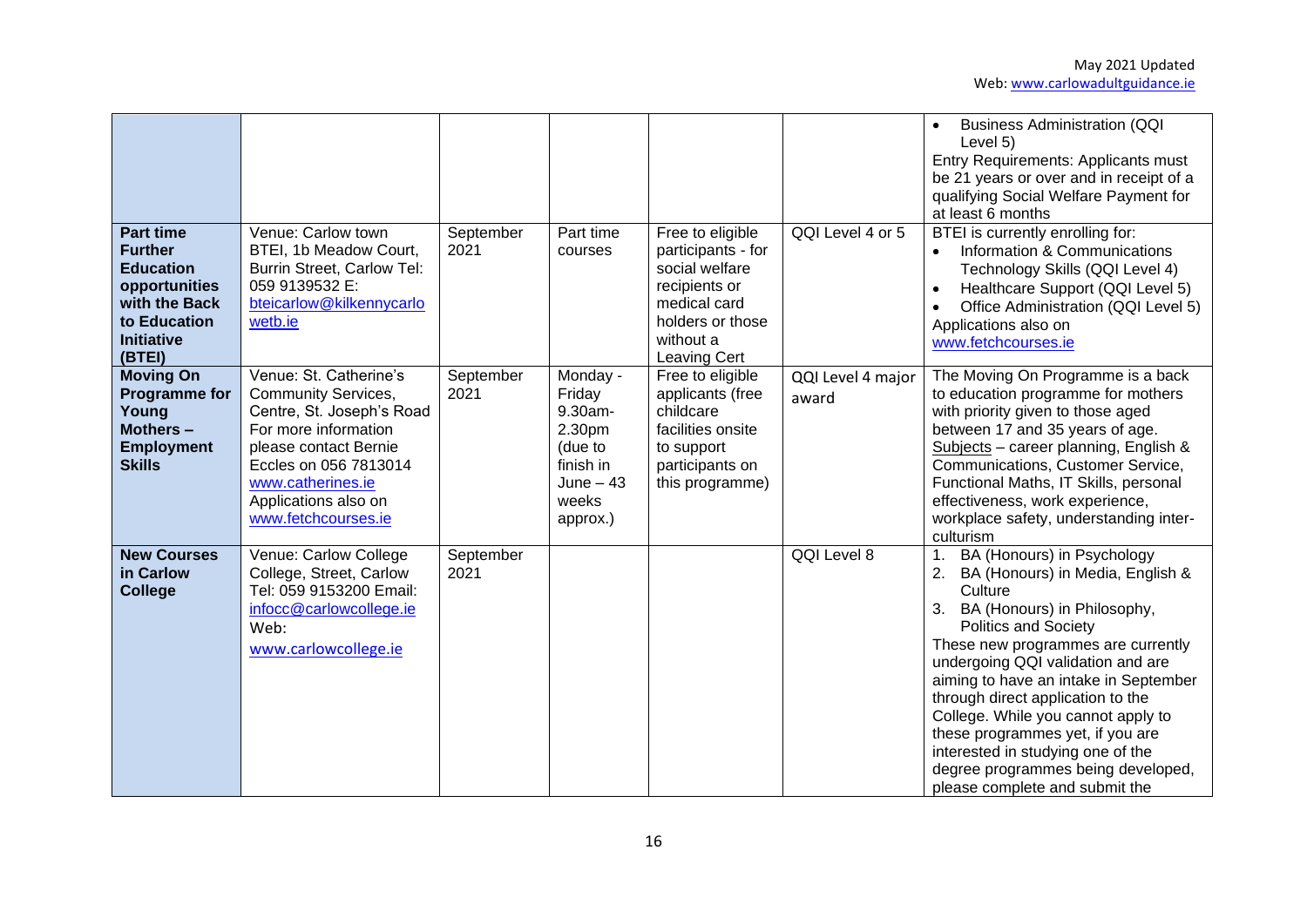|                                                                             |                                                                                                                                                           |                   |                                              |                                                      |             | 'Expression of Interest' form on the<br>Carlow College website<br>(www.carlowcollege.ie) and they will let<br>you know more details (modules, fees<br>etc.) when they are ready and when<br>you can apply.                                                                                                                                                                                                                                                            |
|-----------------------------------------------------------------------------|-----------------------------------------------------------------------------------------------------------------------------------------------------------|-------------------|----------------------------------------------|------------------------------------------------------|-------------|-----------------------------------------------------------------------------------------------------------------------------------------------------------------------------------------------------------------------------------------------------------------------------------------------------------------------------------------------------------------------------------------------------------------------------------------------------------------------|
| <b>Higher</b><br>Diploma in<br>Arts in<br>Journalism in<br><b>New Media</b> | Venue: Carlow<br>For further information<br>please email<br>admin@carlowkilkennyski<br>llnet.ie<br>Course delivered by IT<br>Carlow and Carlow<br>College | September<br>2021 | 2 evenings<br>per week<br>and 7<br>Saturdays | €1,000 (Skillnet<br>Funding) normal<br>fee is €2,500 | QQI Level 8 | <b>Closing date for applications: 1st</b><br><b>June</b><br>Entry Req: QQI Level 7/8 in a non<br>cognate area<br>Interviews: on Zoom on 8 <sup>th</sup> June<br>This course aims to provide the<br>practical skills that will open up careers<br>in traditional journalism and new<br>media. It aims to equip participants<br>with the writing, research and analytical<br>skills needed to make a career in the<br>fields of journalism, media and<br>communication. |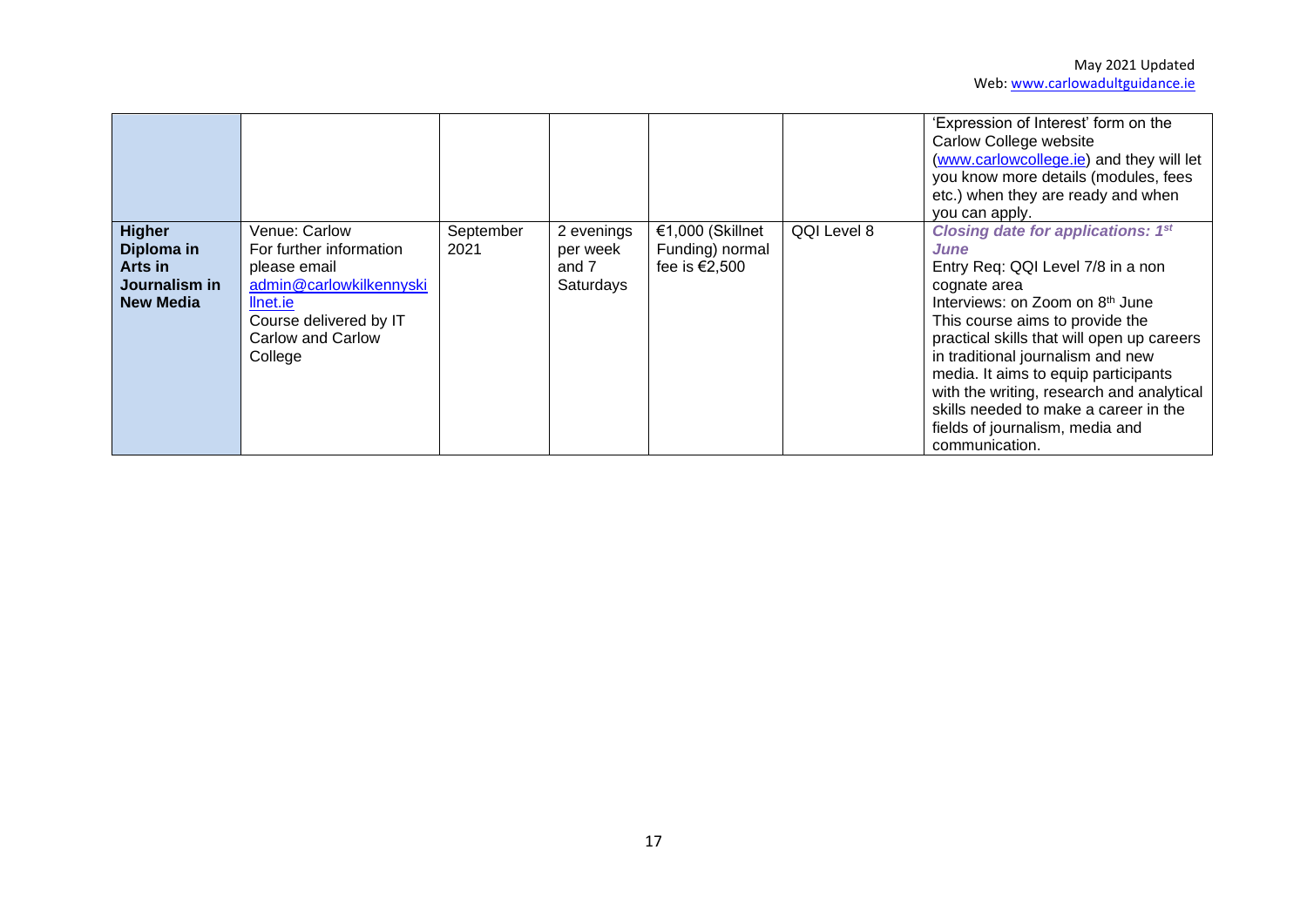## **BALLON/ RATHOE**

| <b>Course name</b>                                      | <b>Contact Information</b>                                                                                                                                                  | <b>Start date</b>                               | <b>Duration</b>                            | Cost/fees                                                                                                                                    | <b>Qualification</b>           | <b>Miscellaneous Information</b>                                                                                                                                                                                                                                                                                 |
|---------------------------------------------------------|-----------------------------------------------------------------------------------------------------------------------------------------------------------------------------|-------------------------------------------------|--------------------------------------------|----------------------------------------------------------------------------------------------------------------------------------------------|--------------------------------|------------------------------------------------------------------------------------------------------------------------------------------------------------------------------------------------------------------------------------------------------------------------------------------------------------------|
| <b>Adult Mosaic</b><br><b>Classes</b>                   | Venue: Craft Shed,<br>Webb's Social Farm,<br>Moorefield, Kilcoole,<br>Rathoe, R93X791                                                                                       | Ongoing                                         |                                            | Contact course<br>provider                                                                                                                   |                                | Participants will have the flexibility to<br>produce their individual projects within<br>their own timeframes. Learners will buy<br>a base kit. This will take them from<br>start to completion of their project.<br>Further information on 085 7534544/<br>teachwebb@gmail.com                                  |
| <b>Sewing</b><br><b>Classes</b>                         | Venue: Online<br><b>Ballon Business &amp;</b><br><b>Training Centre</b><br>www.ballonbts.com                                                                                | Ongoing                                         | Thursdays<br>$(2pm-4pm)$                   | Free                                                                                                                                         |                                | This course will run weekly. To<br>register, email ballonbts@gmail.com                                                                                                                                                                                                                                           |
| Bookkeeping-<br>Manual &<br><b>Computerised</b>         | Venue: Online<br><b>Ballon Business &amp;</b><br><b>Training Centre</b><br>Tel: 059 9159447<br>Web: www.bbts.ie<br>ballonbts@gmail.com                                      | $18th$ May $-$<br>20 <sup>th</sup> July<br>2021 | 10 Tuesdays<br>$(7-10pm)$                  | €300 (includes<br>tuition, exam &<br>certification)                                                                                          | QQI Level 5<br>component award | This course aims to provide the learner<br>with both an introduction to manual<br>bookkeeping terms and principles, and<br>the knowledge and skills necessary to<br>operate a computerised accounts<br>system.                                                                                                   |
| Payroll -<br><b>Manual &amp;</b><br><b>Computerised</b> | Venue: Online<br><b>Ballon Business &amp;</b><br><b>Training Centre</b><br>Tel: 059 9159447<br>Web: www.bbts.ie<br>ballonbts@gmail.com                                      | $20th$ May $-$<br>22 <sup>nd</sup> July<br>2021 | 10 <sup>1</sup><br>Thursdays<br>$(7-10pm)$ | €300 (includes<br>tuition, exam &<br>certification)                                                                                          | QQI Level 5<br>component award | The purpose of this course is to equip<br>the learner with the knowledge, skills<br>and competence to operate and<br>maintain accurate payroll records using<br>manual and computerised systems, for<br>an organisation, working under general<br>direction and supervision                                      |
| <b>Word</b><br><b>Processing</b>                        | Venue: Ballon Business<br>& Training Centre<br>Contact BTEI on 059<br>9139532/<br>bteicarlow@kilkennycarl<br>owetb.ie<br>Applications also online<br>at www.fetchcourses.ie | 6 <sup>th</sup><br>September<br>2021            | Mornings<br>over 13<br>weeks               | Free to eligible<br>learners - to<br>social welfare<br>recipients or<br>medical card<br>holders or those<br>without a Leaving<br>Certificate | QQI Level 5 minor<br>award     | On successful completion of this award<br>learners will be equipped with the<br>knowledge, skill and competence to<br>use a word processing application to<br>produce documents in a variety of<br>contexts to a mailable or publishable<br>standard whilst working autonomously<br>and under general direction. |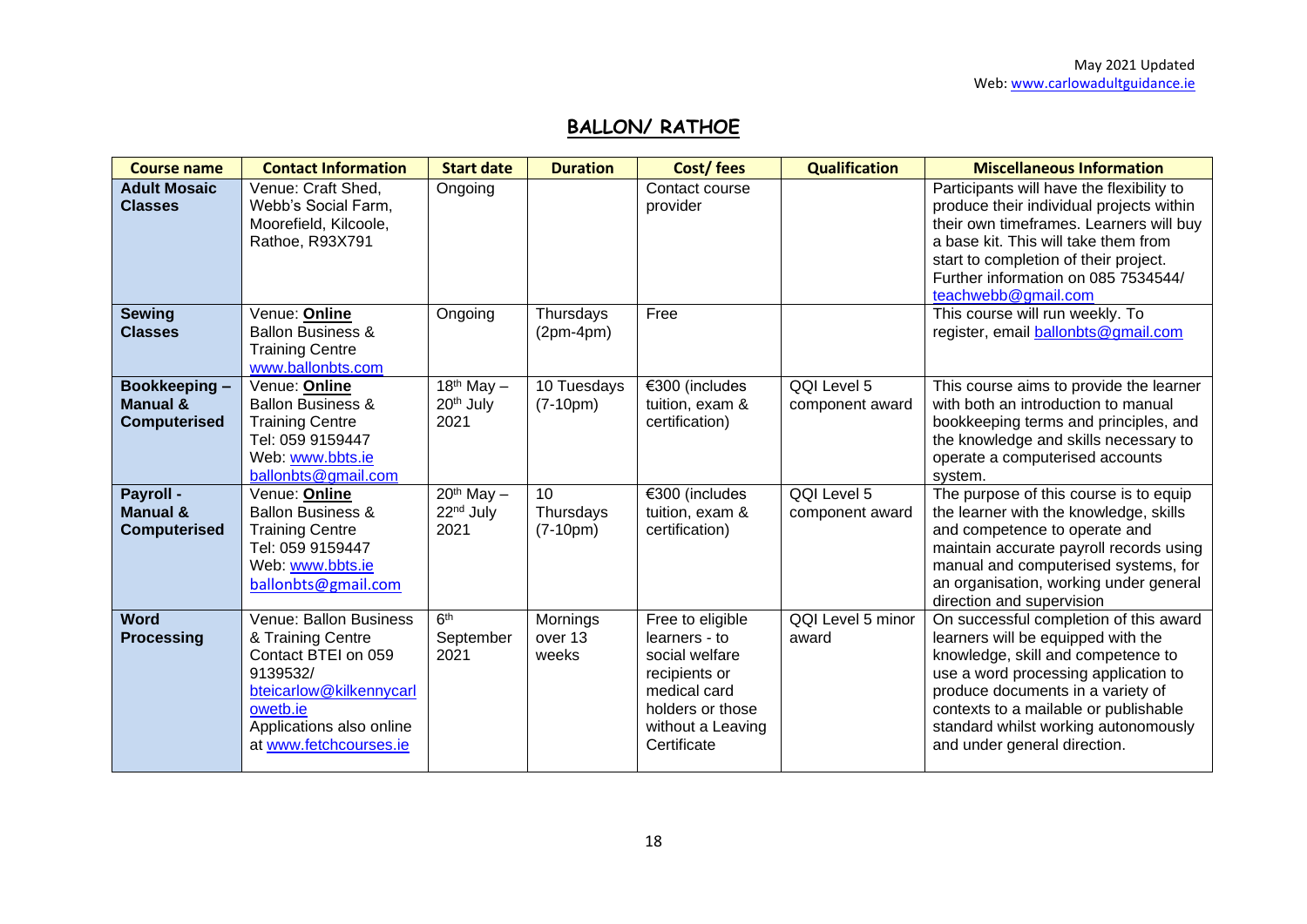| <b>Communications</b><br>for Office<br><b>Administration</b> | Venue: Ballon Business<br>& Training Centre<br>Contact BTEI on 059<br>9139532/<br>bteicarlow@kilkennycarl<br>owetb.ie<br>Applications also online<br>at www.fetchcourses.ie | 7 <sup>th</sup><br>September<br>2021                                 | Mornings<br>over 13<br>mornings    | Free to eligible<br>learners - to<br>social welfare<br>recipients or<br>medical card<br>holders or those<br>without a Leaving<br>Certificate | QQI Level 5 minor<br>award    | The purpose of this award is to equip<br>the learner with the relevant<br>knowledge, skill and competence to<br>communicate verbally and non-verbally<br>in standard everyday tasks and in<br>work-related tasks, operating<br>independently while under general<br>direction.                                                                            |
|--------------------------------------------------------------|-----------------------------------------------------------------------------------------------------------------------------------------------------------------------------|----------------------------------------------------------------------|------------------------------------|----------------------------------------------------------------------------------------------------------------------------------------------|-------------------------------|-----------------------------------------------------------------------------------------------------------------------------------------------------------------------------------------------------------------------------------------------------------------------------------------------------------------------------------------------------------|
| <b>Horticulture</b>                                          | Venue: Ballon Business<br>& Training Centre<br>Contact BTEI on 059<br>9139532/<br>bteicarlow@kilkennycarl<br>owetb.ie<br>Applications also online<br>at www.fetchcourses.ie | 7 <sup>th</sup><br>September<br>2021 or 8 <sup>th</sup><br>September | morning a<br>week over 13<br>weeks | Free to eligible<br>learners - to<br>social welfare<br>recipients or<br>medical card<br>holders or those<br>without a Leaving<br>Certificate | QQI Level 4<br>(minor awards) | The purpose of this award is to enable<br>the learner to work as a general<br>operative in horticulture, using<br>knowledge, skill and competence to<br>select, establish, grow and maintain a<br>range of plants under supervision.<br><b>Establishing Ornamental Flowering</b><br><b>Plants</b><br><b>Establishing Ornamental Trees &amp;</b><br>Shrubs |

# **HACKETSTOWN/ RATHVILLY/ CLONMORE**

| Course name             | <b>Contact Information</b> | <b>Start date</b> | <b>Duration</b> | Cost/fees             | <b>Qualification</b> | <b>Miscellaneous Information</b>         |
|-------------------------|----------------------------|-------------------|-----------------|-----------------------|----------------------|------------------------------------------|
| <b>Creative Studies</b> | Venue: Colaiste Eoin,      | 13 <sup>th</sup>  | 9 Monday        | <b>Contact Course</b> | QQI Level 6 Minor    | The aim of this course is to enable the  |
| for Special             | Hacketstown                | September         | evenings        | Provider              | Award                | learner to gain the knowledge, skill and |
| <b>Needs</b>            | Contact: Bernadette        | 2021              |                 |                       |                      | competence relevant to working with      |
|                         | O'Rourke on 056            |                   |                 |                       |                      | individuals with special educational     |
|                         | 7765103/                   |                   |                 |                       |                      | needs while emphasising the              |
|                         | adulteducationoffice@      |                   |                 |                       |                      | importance of creative studies from      |
|                         | kilkennycarlowetb.ie       |                   |                 |                       |                      | both a theoretical and practical         |
|                         |                            |                   |                 |                       |                      | perspective.                             |
|                         |                            |                   |                 |                       |                      | Course information and application -     |
|                         |                            |                   |                 |                       |                      | www.fetchcourses.ie                      |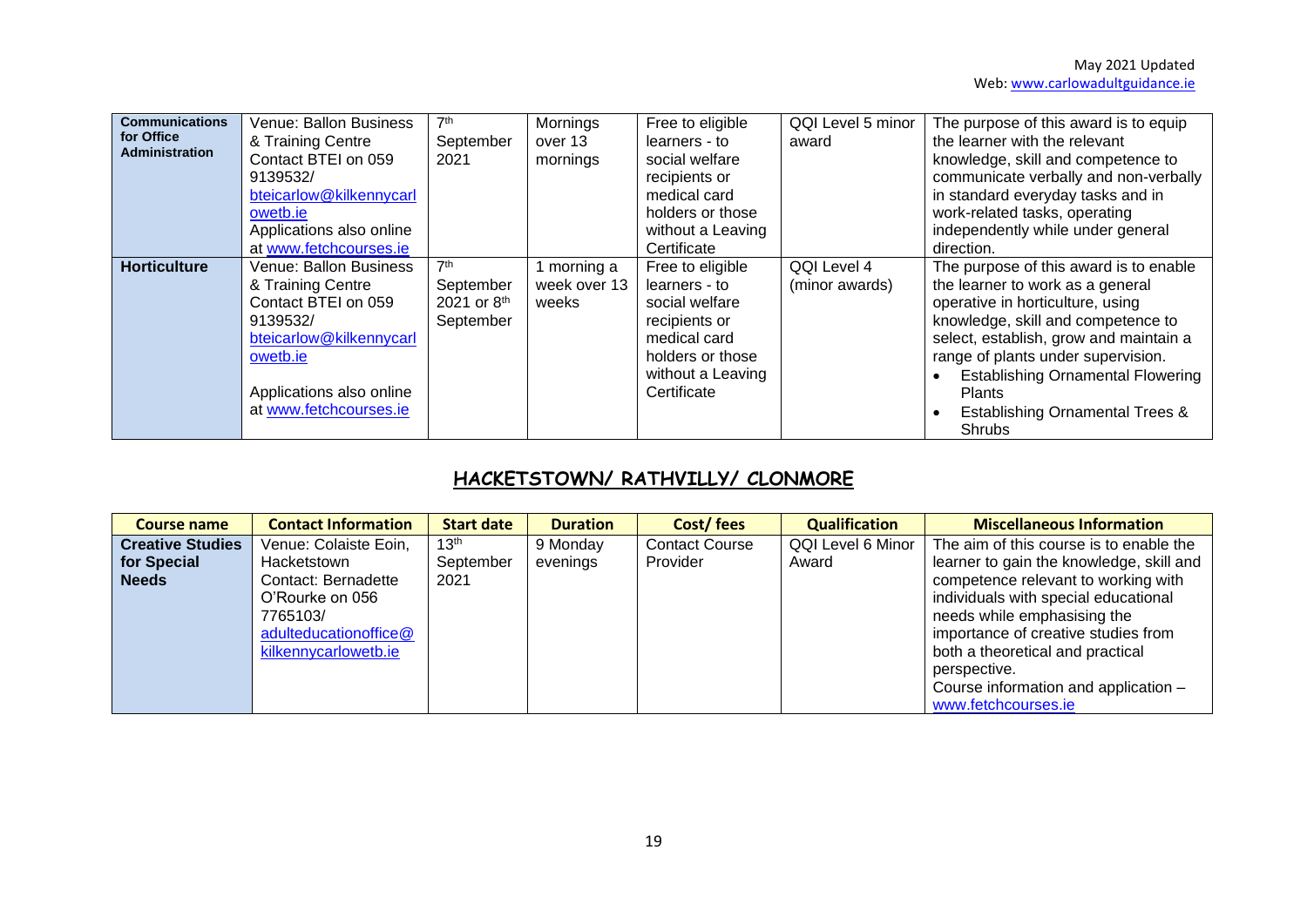# **TULLOW- UPCOMING COURSES**

| <b>Course name</b>                                                | <b>Contact Information</b>                                                                                                                             | <b>Start date</b>                     | <b>Duration</b>               | Cost/fees                                                                                                                                    | <b>Qualification</b>       | <b>Miscellaneous Information</b>                                                                                                                                                                                                                                               |
|-------------------------------------------------------------------|--------------------------------------------------------------------------------------------------------------------------------------------------------|---------------------------------------|-------------------------------|----------------------------------------------------------------------------------------------------------------------------------------------|----------------------------|--------------------------------------------------------------------------------------------------------------------------------------------------------------------------------------------------------------------------------------------------------------------------------|
| <b>Paint Your Own</b><br><b>Bowl with</b><br><b>Happy Pottery</b> | Venue: Online<br>If you would like to<br>participate, please<br>contact Sharon 086<br>1895684 or Sandra<br>086 8555294                                 | 21st & 28th<br>May2021                | $10am -$<br>11.30am           | Free                                                                                                                                         |                            | Join this fun, creative and social<br>session. Organised by Amber<br>Women's Refuge. Kits will be provided<br>but will need to be collected from a<br>central location.                                                                                                        |
| <b>Infection</b><br><b>Prevention &amp;</b><br><b>Control</b>     | Venue: Teach Bhride<br>Contact BTEI on 059<br>9139532/<br>bteicarlow@kilkennyca<br>rlowetb.ie                                                          | 6 <sup>th</sup><br>September<br>2021  | 1 morning<br>over 13<br>weeks | Free to eligible<br>learners - to<br>social welfare<br>recipients or<br>medical card<br>holders or those<br>without a Leaving<br>Certificate | QQI Level 5 minor<br>award | The purpose of this award is to equip<br>the learner with the knowledge, skill<br>and competence to prevent and control<br>infection within the health services<br>area.<br>Applications also online at<br>www.fetchcourses.ie                                                 |
| <b>Communications</b><br>for Healthcare                           | Venue: Teach Bhride<br>Contact BTEI on 059<br>9139532/<br>bteicarlow@kilkennyca<br>rlowetb.ie<br>Applications also<br>online at<br>www.fetchcourses.ie | 7 <sup>th</sup><br>September<br>2021  | 1 morning<br>over 13<br>weeks | Free to eligible<br>learners - to<br>social welfare<br>recipients or<br>medical card<br>holders or those<br>without a Leaving<br>Certificate | QQI Level 5 minor<br>award | The purpose of this award is to equip<br>the learner with the relevant<br>knowledge, skill and competence to<br>communicate verbally and non-verbally<br>in standard everyday tasks and in<br>work-related tasks, operating<br>independently while under general<br>direction. |
| <b>Care Support</b>                                               | Venue: Teach Bhride<br>Contact BTEI on 059<br>9139532/<br>bteicarlow@kilkennyca<br>rlowetb.ie<br>Applications also<br>online at<br>www.fetchcourses.ie | gth<br>September<br>2021              | 1 morning<br>over 13<br>weeks | Free to eligible<br>learners - to<br>social welfare<br>recipients or<br>medical card<br>holders or those<br>without a Leaving<br>Certificate | QQI Level 5 minor<br>award | The purpose of this award is to equip<br>the learner with the knowledge, skill<br>and competence to work effectively in<br>a care setting. It aims to promote good<br>practice and respect for diversity in<br>lifestyle, religion and culture in care<br>work.                |
| Care of the<br><b>Older Person</b>                                | Venue: Teach Bhride<br>Contact BTEI on 059<br>9139532/<br>bteicarlow@kilkennyca<br>rlowetb.ie                                                          | 10 <sup>th</sup><br>September<br>2021 | 1 morning<br>over<br>13weeks  | Free to eligible<br>learners - to<br>social welfare<br>recipients or<br>medical card                                                         | QQI Level 5 minor<br>award | The purpose of this award is to equip<br>the learner with the knowledge, skill<br>and competence to meet the full range<br>of needs of older people in a variety of<br>care settings.                                                                                          |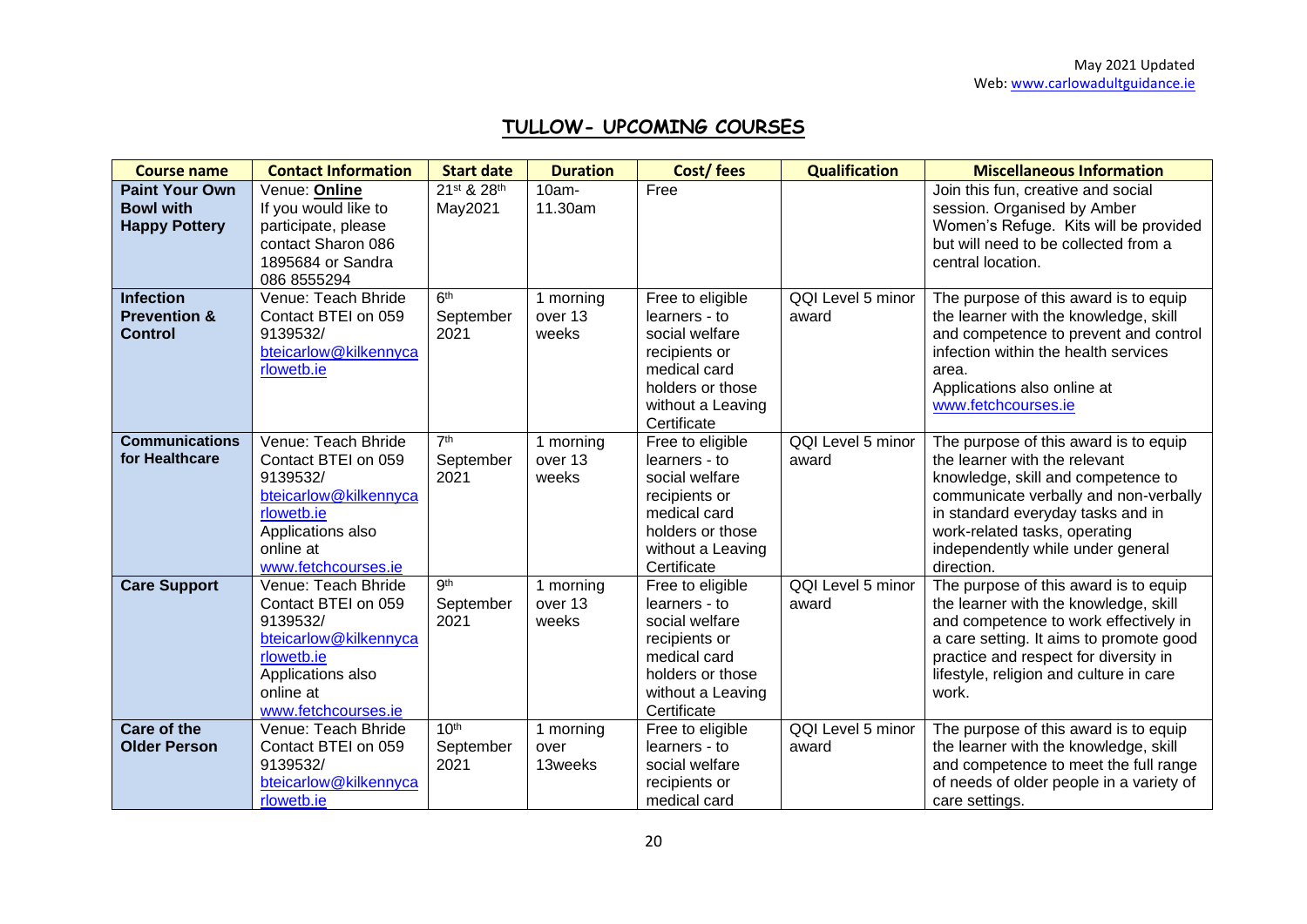|  |  | holders or those  | Applications also online at |
|--|--|-------------------|-----------------------------|
|  |  | without a Leaving | www.fetchcourses.ie         |
|  |  | Certificate       |                             |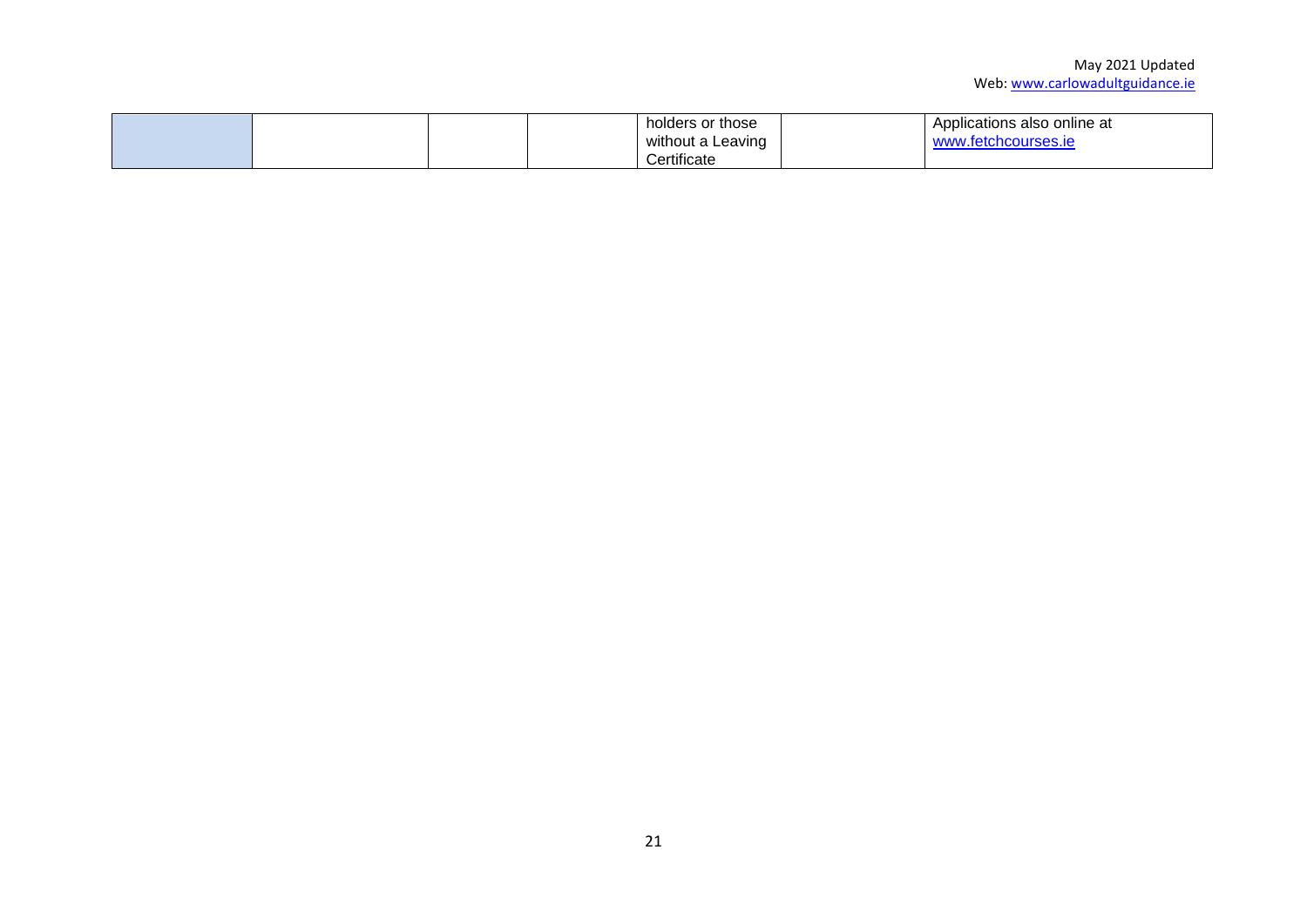#### **Carlow Social Prescribing Service**

Carlow Social Prescribing Service is a new free service in Carlow which works to reduce social isolation and increase health and wellbeing. They can help by providing information on social groups, exercise classes, relaxation sessions, volunteering opportunities, support services and much more all in your local area. For more information please contact Sinead on 086 4147511/ email: [socialprescribing@catherines.ie](mailto:socialprescribing@catherines.ie)

| <b>Course name</b>                                      | <b>Contact Information</b>                                                                               | <b>Start date</b> | <b>Duration</b> | Cost/fees | <b>Qualification</b> | <b>Miscellaneous Information</b>                                                                                                                                                                                                                                                                                                           |
|---------------------------------------------------------|----------------------------------------------------------------------------------------------------------|-------------------|-----------------|-----------|----------------------|--------------------------------------------------------------------------------------------------------------------------------------------------------------------------------------------------------------------------------------------------------------------------------------------------------------------------------------------|
| <b>Mindfulness</b><br><b>Sessions</b>                   | Venue: Online                                                                                            | Ongoing           |                 | Free      |                      | Guided mindfulness exercises<br>available on<br>http://www.freemindfulness.org/downl<br>oad                                                                                                                                                                                                                                                |
| <b>Daily</b><br><b>Meditation</b><br><b>Sessions</b>    | Venue: Online<br>Tel: 086 1746330<br>Email:<br>recoverycollegesoutheast<br>@gmail.com                    | Daily at<br>10am  |                 | Free      |                      | Daily mediation session on the<br>Recovery College South East<br>Facebook page -<br>www.facebook.com/RecoveryCollegeS<br>outhEast                                                                                                                                                                                                          |
| <b>Self-Directed</b><br><b>Life Skills</b><br>Programme | Venue: Online<br>Aware<br>1800804848<br>supportmail@aware.ie<br>Web: www.aware.ie                        | Ongoing           |                 | Free      |                      | <b>Content</b><br>Space from Stress<br>Space for Sleep<br>Space for Resilience<br>Space from Covid-19<br>Each programme consists of individual<br>modules to complete, in your own<br>time. This programme may also be<br>helpful to work through while you wait<br>for the next Life Skills online<br>programme to open for registration. |
| <b>Wellness</b><br><b>Workshops</b>                     | Venue: Online<br>Suicide or Survive<br>LoCall 1890 577 577 or<br>01 272 2158<br>info@suicideorsurvive.ie | Ongoing           |                 | Free      |                      | <b>Workshops</b><br><b>Wellness Workshop</b><br>YouMatter Workshop<br>These workshops have been<br>developed from listening to people's<br>experiences and what has helped them                                                                                                                                                            |

#### **Wellness & Mental Health Courses/ Workshops**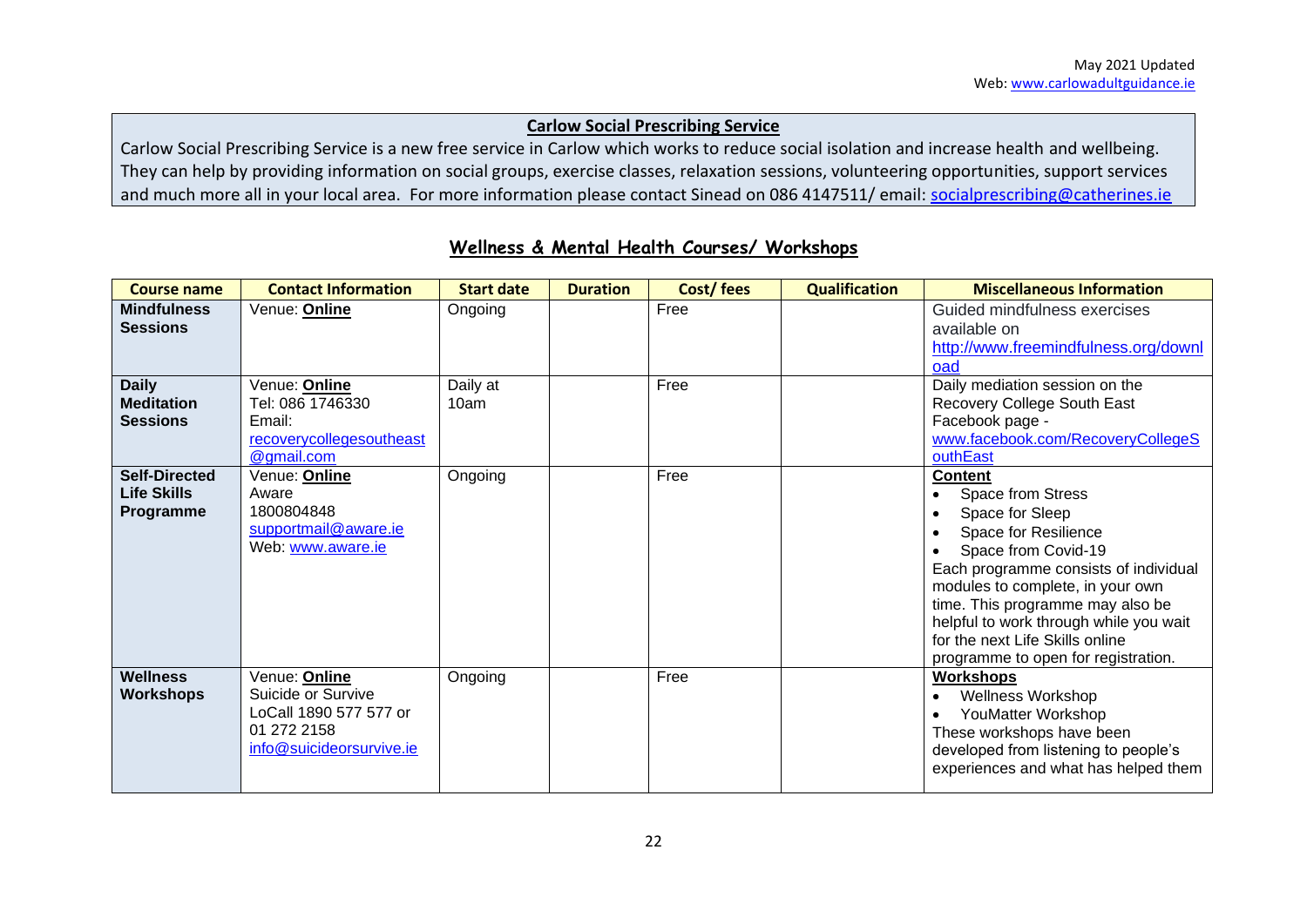|                                                                            |                                                                                                                                        |                             |                                                             |      | when their mental health has taken a                                                                                                                                                                                                                                                                                                                                                                                                                                                                                       |
|----------------------------------------------------------------------------|----------------------------------------------------------------------------------------------------------------------------------------|-----------------------------|-------------------------------------------------------------|------|----------------------------------------------------------------------------------------------------------------------------------------------------------------------------------------------------------------------------------------------------------------------------------------------------------------------------------------------------------------------------------------------------------------------------------------------------------------------------------------------------------------------------|
| 21 Day<br><b>Walking</b><br><b>Challenge</b>                               | Organised by Get Ireland<br>Walking<br>Tel: (01) 6251109<br>E:<br>info@getirelandwalking.ie<br>www.getirelandwalking.ie                | Ongoing                     |                                                             | Free | dip. Website: https://suicideorsurvive.ie<br>Aim to walk for at least 30 minutes<br>each day. You don't have to do it all at<br>once you can build up to 30 minutes or<br>more by being active for at least 10<br>minutes in the early days. Just keep<br>increasing the length of your walk, and<br>watch the minutes add up. You can<br>download a record card on the website.                                                                                                                                           |
| 5 KM<br><b>Beginners</b><br><b>Running</b><br>Programme                    | <b>Organised by Athletics</b><br>Ireland. Programme plan<br>available at<br>www.athleticsireland.ie                                    | Ongoing                     | 8-week<br>programme                                         | Free | This programme is only a suggestion<br>and should be adapted to suit your<br>work and home life and the days of the<br>week that is most convenient for you to<br>exercise. Happy Running!                                                                                                                                                                                                                                                                                                                                 |
| <b>Recovery</b><br><b>College South</b><br><b>East</b><br><b>Workshops</b> | Venue: Online<br>Tel: 086 1746330<br>Email:<br>recoverycollegesoutheast<br>@gmail.com<br>Web:<br>www.recoverycollegesout<br>heast.com/ | $May - June$<br>Workshops   | Varies                                                      | Free | Courses at the Recovery College are<br>for everyone.<br><b>May Workshops</b><br>3rd - Understanding and Living with<br><b>Bipolar</b><br>10 <sup>th</sup> – Understanding and Managing<br><b>Stress</b><br>10 <sup>th</sup> – Talking and Listening: It Works<br><b>Both Ways</b><br>18th - Practical Facilitation Skills<br>19th - Understanding Loss and<br>Bereavement<br>26th - Lunchtime Wellbeing<br>June Workshops<br>2 <sup>nd</sup> June - Understanding and<br>Managing Anger<br>30th June - Lunchtime Wellbeing |
| <b>Living Well</b><br>Programme                                            | Venue: Online<br>Provided by the HSE<br>For bookings or enquiries<br>email:<br>selfmanagementsupports<br>sech@hse.ie                   | 24th May<br>2021<br>onwards | 6-week<br>programme<br>(21/ <sub>2</sub> hours<br>per week) | Free | Living Well is a free Self-Management<br>programme for adults living with long-<br>term health conditions.<br>Dates:<br>$24th$ May - 12 <sup>th</sup> July - any long-<br>term health conditions                                                                                                                                                                                                                                                                                                                           |